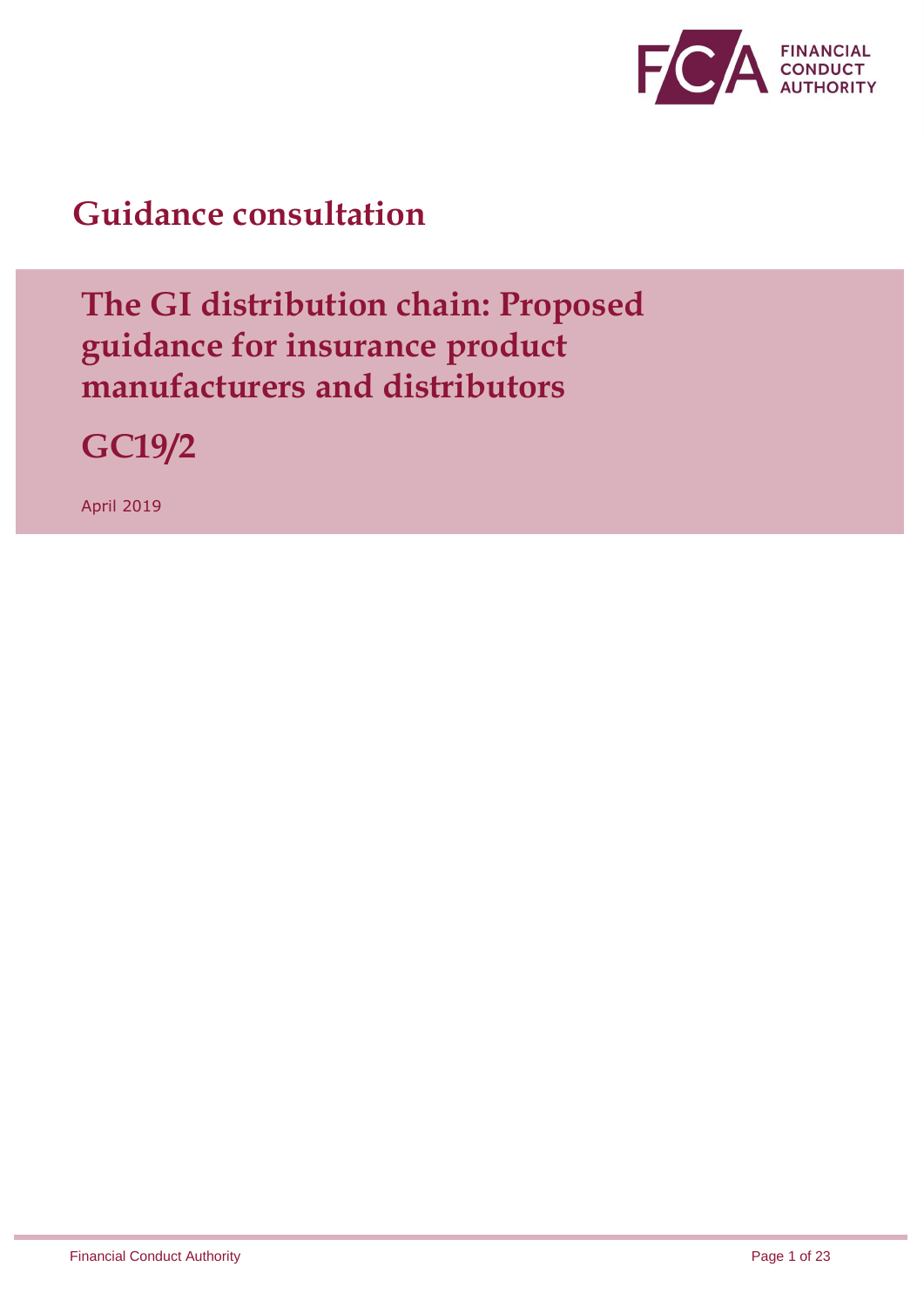| 1            | <b>Introduction</b>                                                      | 3                       |
|--------------|--------------------------------------------------------------------------|-------------------------|
|              | Background to this guidance                                              | 3                       |
|              | About this guidance                                                      | 4                       |
|              | Who does this guidance affect                                            | 5                       |
|              | Equality and diversity considerations                                    | 5                       |
|              | Compatibility statement                                                  | 5                       |
|              | How to respond to this consultation                                      | 6                       |
| $\mathbf{2}$ | <b>Application of the guidance</b>                                       | $\overline{\mathbf{z}}$ |
| 3            | Guidance on the responsibilities of insurance product manufacturers      | 8                       |
|              | Our expectations                                                         | 8                       |
|              | Relevant considerations for insurance product manufacturers              | 9                       |
| 4            | Guidance on the responsibilities of insurance product distributors       | 12                      |
|              | Our expectations                                                         | 12                      |
|              | Relevant considerations for insurance distributors                       | 13                      |
| 5.           | Assessment of harms, impacts on firms and benefits to customers          | 16                      |
|              | Impacts on firms                                                         | 17                      |
|              | Benefits to customers                                                    | 17                      |
|              | Annex I - Mapping of this guidance to the applicable Handbook provisions | 19                      |
|              | Annex II - List of questions                                             | 23                      |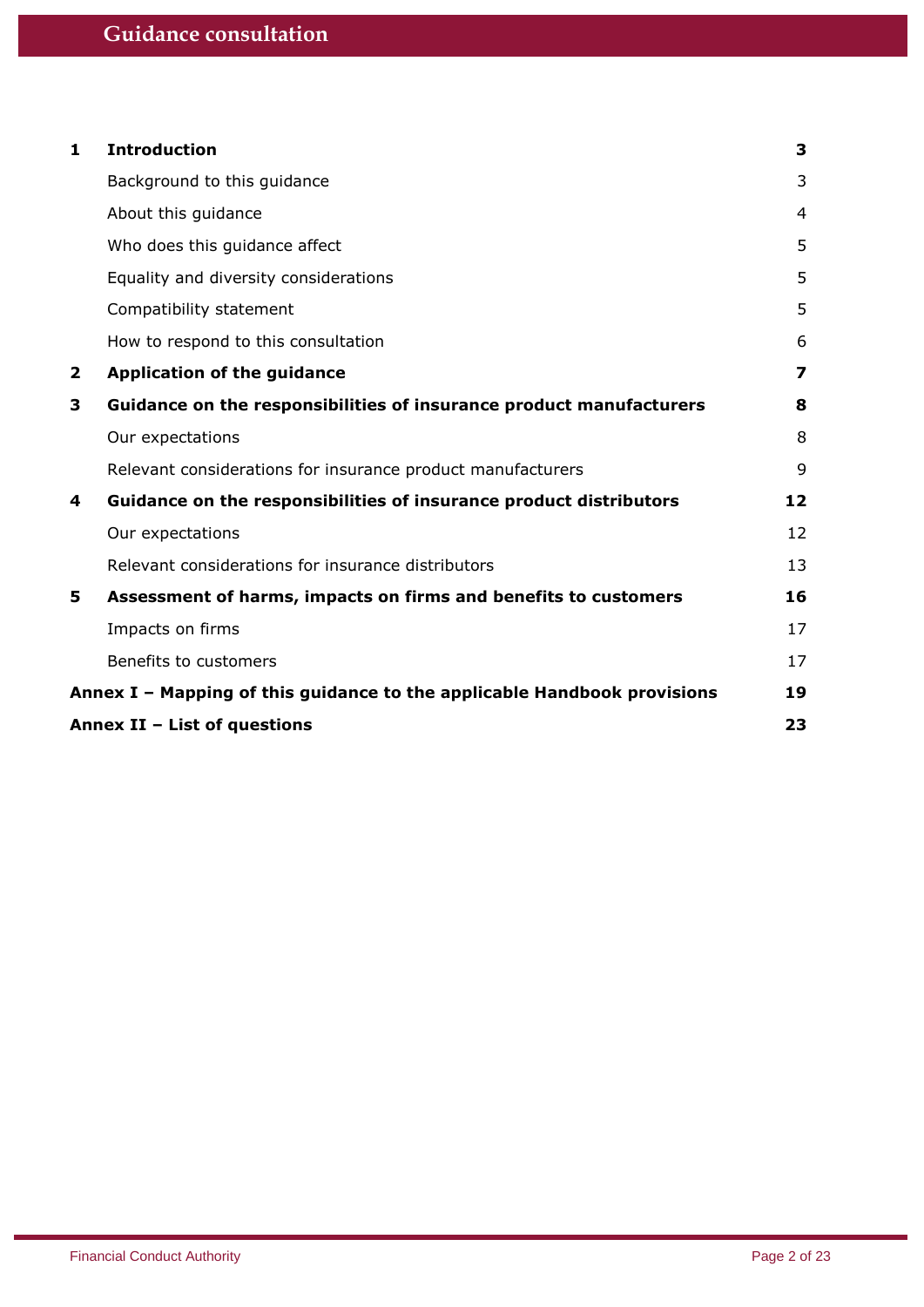# <span id="page-2-0"></span>**1 Introduction**

## <span id="page-2-1"></span>**Background to this guidance**

- 1.1 Product value in general insurance (GI) is an increasing area of concern for the FCA. Customers should expect value from the products they buy, and in [our business plan](https://www.fca.org.uk/publication/business-plans/business-plan-2018-19.pdf) we said that one of our key activities would be diagnostic work on value in the distribution chain. Our focus has been to explore to what extent the value customers receive from their insurance products is reduced by the way distribution chains operate.
- 1.2 Alongside our work on overall product value, we are conducting a separate market study into how GI firms charge their customers for home and motor insurance. This market study focuses on the fairness, impact and customer outcomes from firms' pricing practices. We aim to publish the interim market study report, where appropriate with discussion of potential remedies, in the summer.
- <span id="page-2-2"></span>1.3 Our diagnostic work on GI distribution chains was conducted during 2017 and 2018. The report setting out the findings of that work TR19/2 has been published alongside this guidance consultation. In summary, the findings are:
	- There is a potential for harm to customers arising from the product development and distribution approaches used in some sectors of the GI market.
	- Many customers paid prices which appeared significantly higher than the production and delivery costs of the products. This was due to very high levels of commission within the distribution chain.
	- Many firms did not adequately consider risks of harm to customers when developing products and their related distribution arrangements.
	- Some product manufacturers were giving control of the product design (including pricing) to other parties in the distribution chain without proper oversight and without considering the impact on the value of the product and outcomes for customers.
	- Some firms had a lack of appropriate due diligence and oversight of distribution partners. This meant they were failing to consider the suitability and ability of parties to whom authority, control or responsibility is being delegated or passed.
- 1.4 Our Principles for Businesses require firms to put in place appropriate measures to manage the risks in their business, and to treat customers fairly. In the Responsibilities [of Providers and Distributors for the Fair Treatment of Customers](https://www.handbook.fca.org.uk/handbook/RPPD/link/?view=chapter) (RPPD) Regulatory Guide we set out how these requirements applied to firms who manufacture and distribute products.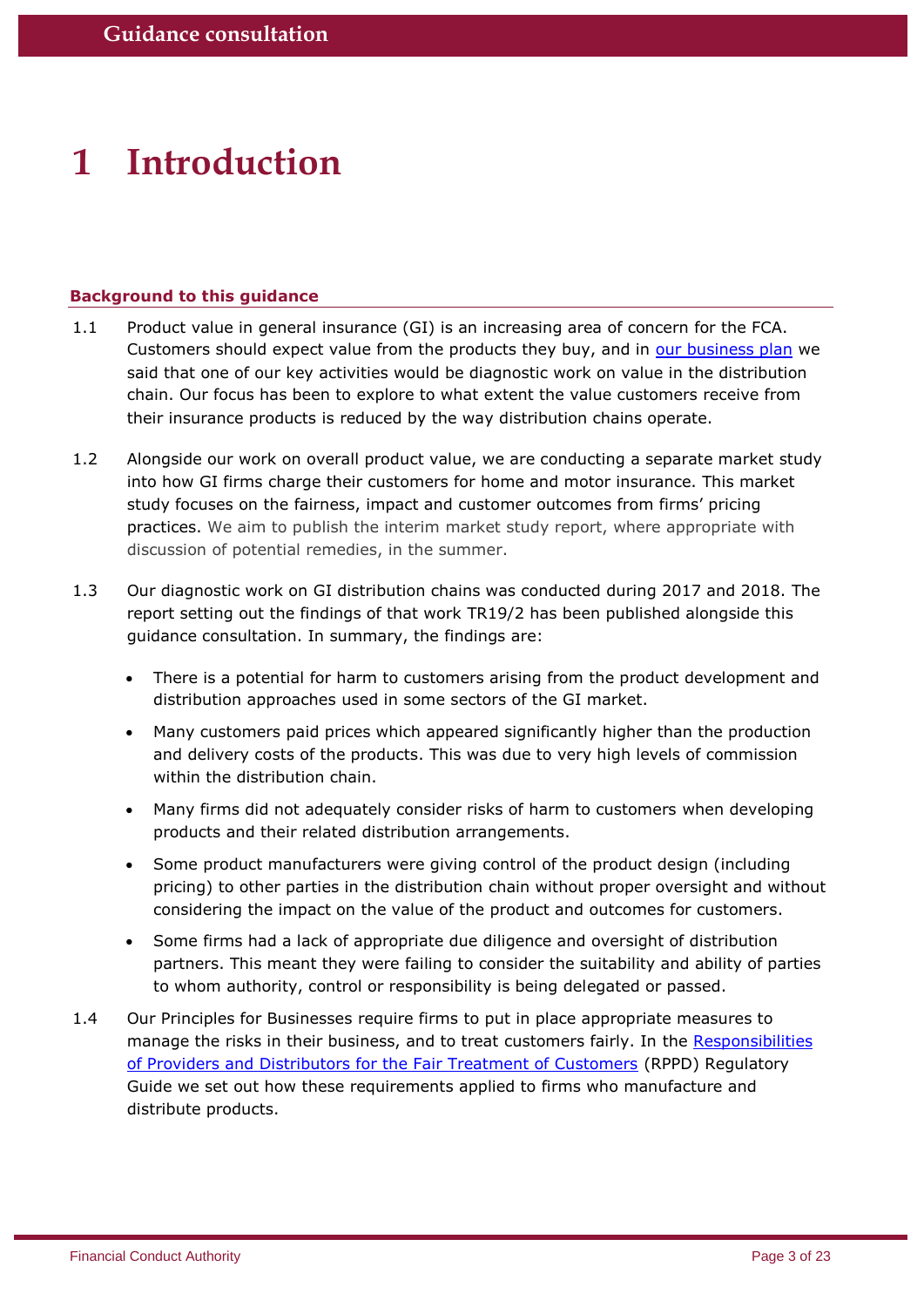- 1.5 While we were conducting our thematic work, the Insurance Distribution Directive (IDD) was implemented in the UK through legislation and FCA rules that came into force on 1 October 2018. This included new rules:
	- On product design, oversight, governance and distribution.
	- Requiring firms to act honestly, fairly and professionally in line with the best interests of the customer.
	- Prohibiting remuneration for insurance distributors and their employees that conflicts with their duty to comply with the customer's best interest rule.
- 1.6 The RPPD guidance still applies to firms in the insurance sector.
- 1.7 Because of the findings of our thematic work, and the requirements introduced by the IDD, we are consulting on non-Handbook guidance alongside the publication of our thematic report.
- 1.8 We have to consult on the proposed guidance as it forms 'general guidance', as defined in section 139B(5) of the Financial Services and Markets Act 2000 (FSMA). FSMA does not require a cost benefit analysis on guidance. However, Chapter [5](#page-15-0) sets out a high-level assessment of the harms this guidance is intended to address and the costs to firms.

## <span id="page-3-0"></span>**About this guidance**

- 1.9 This guidance gives further clarity on our expectations of firms in the GI sector. In particular, how firms should consider the value that the product and distribution arrangements present to the customer.
- 1.10 The IDD requirements concerning product oversight and governance were implemented through the Product Intervention and Product Governance Sourcebook (PROD) Chapter 4. In addition, some requirements are directly applicable under the [IDD EU Regulation](https://eur-lex.europa.eu/legal-content/EN/TXT/?uri=CELEX%3A32017R2358) on product oversight and governance and so do not require implementation (though are reproduced in PROD 4 for convenience). We have chosen to apply these requirements, as if they were FCA rules, to all authorised firms who are not subject to the directly applicable provisions but who manufacture or distribute insurance products. This guidance applies to both the requirements in the IDD EU Regulation and where we apply these requirements as if they were rules in the FCA Handbook.
- 1.11 The requirements concerning the customer's best interests and remuneration of insurance distributors are implemented through Chapter 2 of the Insurance: Conduct of Business Sourcebook (ICOBS) and Chapter 19F of the Senior Management Arrangements, Systems and Controls Sourcebook (SYSC). In Policy Statement [PS17/21,](https://www.fca.org.uk/publication/policy/ps17-21.pdf) in response to feedback to the consultation (CP17/7), we said that we would consider issuing guidance on our expectations about certain aspects of these new requirements.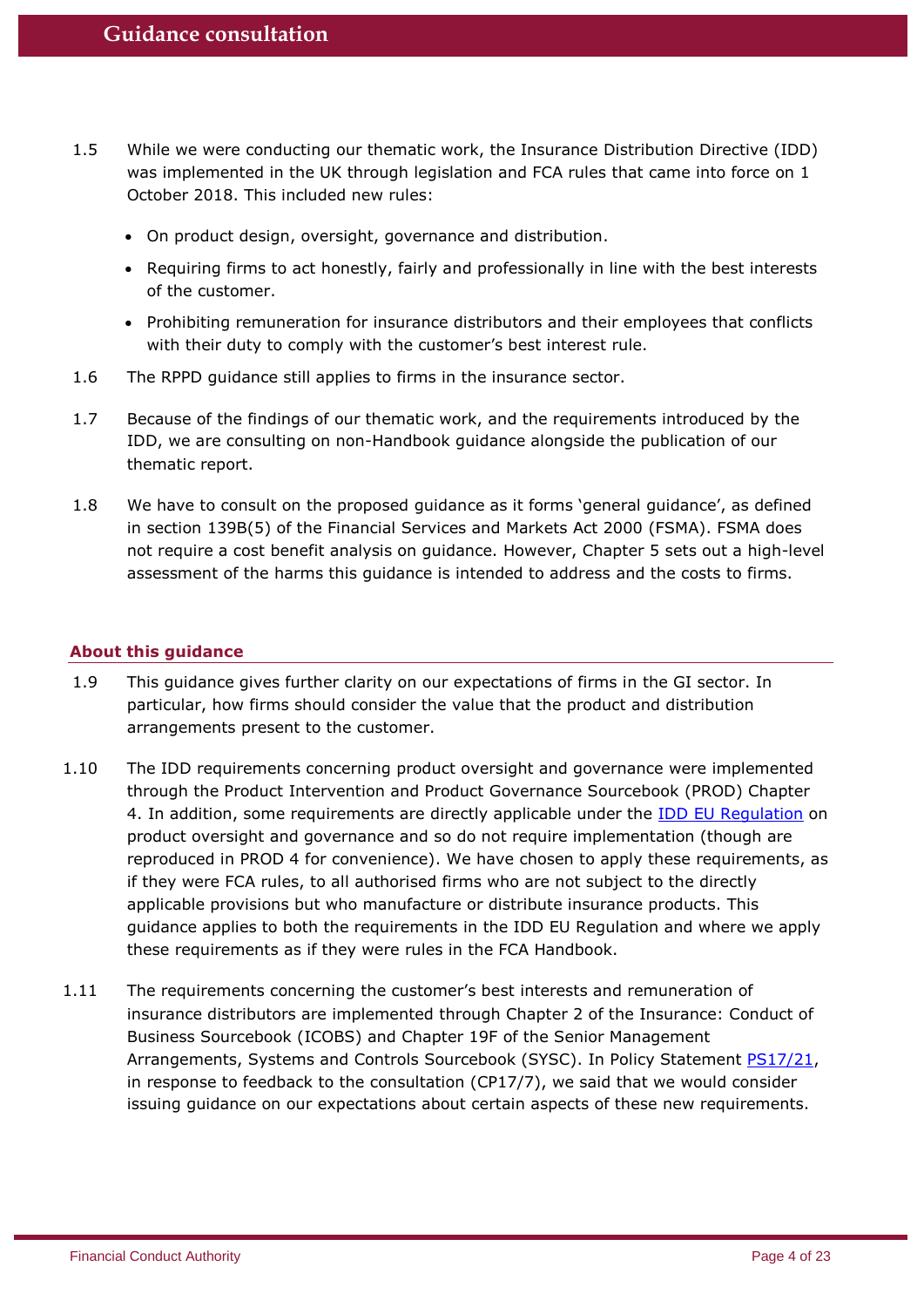- 1.12 The guidance is intended to set out our view of how firms should consider value when complying with the requirements on the manufacture and distribution of insurance products. The key points are:
	- a. All firms in the distribution chain have an obligation to act fairly, honestly and professionally in accordance with the best interests of the customer (the customer's best interests rule).
	- b. Value is an important consideration for firms when designing products, determining distribution strategies and setting their remuneration structures.
	- c. Manufacturers have an obligation to design, monitor and review products to ensure they meet the needs of the target market and prevent/mitigate customer harm. This includes considering the cost of the product to the customer, and overseeing the impact on value from the distribution chain.
	- d. With the introduction of the Senior Managers & Certification Regime, we also expect there to be clear lines of individual accountability within all firms for each of the expectations and related activities detailed in the guidance.

## <span id="page-4-0"></span>**Who does this guidance affect**

- 1.13 This guidance is relevant to all firms who manufacture or distribute GI or pure protection products.
- 1.14 Detailed comments on the application of different parts of this guidance to different types of firms in the insurance sector are set out in Chapter 2.

## <span id="page-4-1"></span>**Equality and diversity considerations**

- 1.15 We have considered the equality and diversity issues that may arise from this guidance. We do not believe that this guidance will adversely affect any of the groups with protected characteristics.
- 1.16 We will continue to consider the equality and diversity implications of this guidance during the consultation period, and will revisit them when publishing the final guidance. In the interim, we welcome any feedback to this guidance consultation on these matters.

#### <span id="page-4-2"></span>**Compatibility statement**

1.17 Section 1B of FSMA requires the FCA to carry out its general functions, as far as is reasonably possible, in a way that is compatible with its strategic objective and advances one or more of its operational objectives. The FCA also needs to, so as far as is compatible with acting in a way that advances the consumer protection objective or the integrity objective, discharge its general functions in a way that promotes effective competition in the interests of consumers.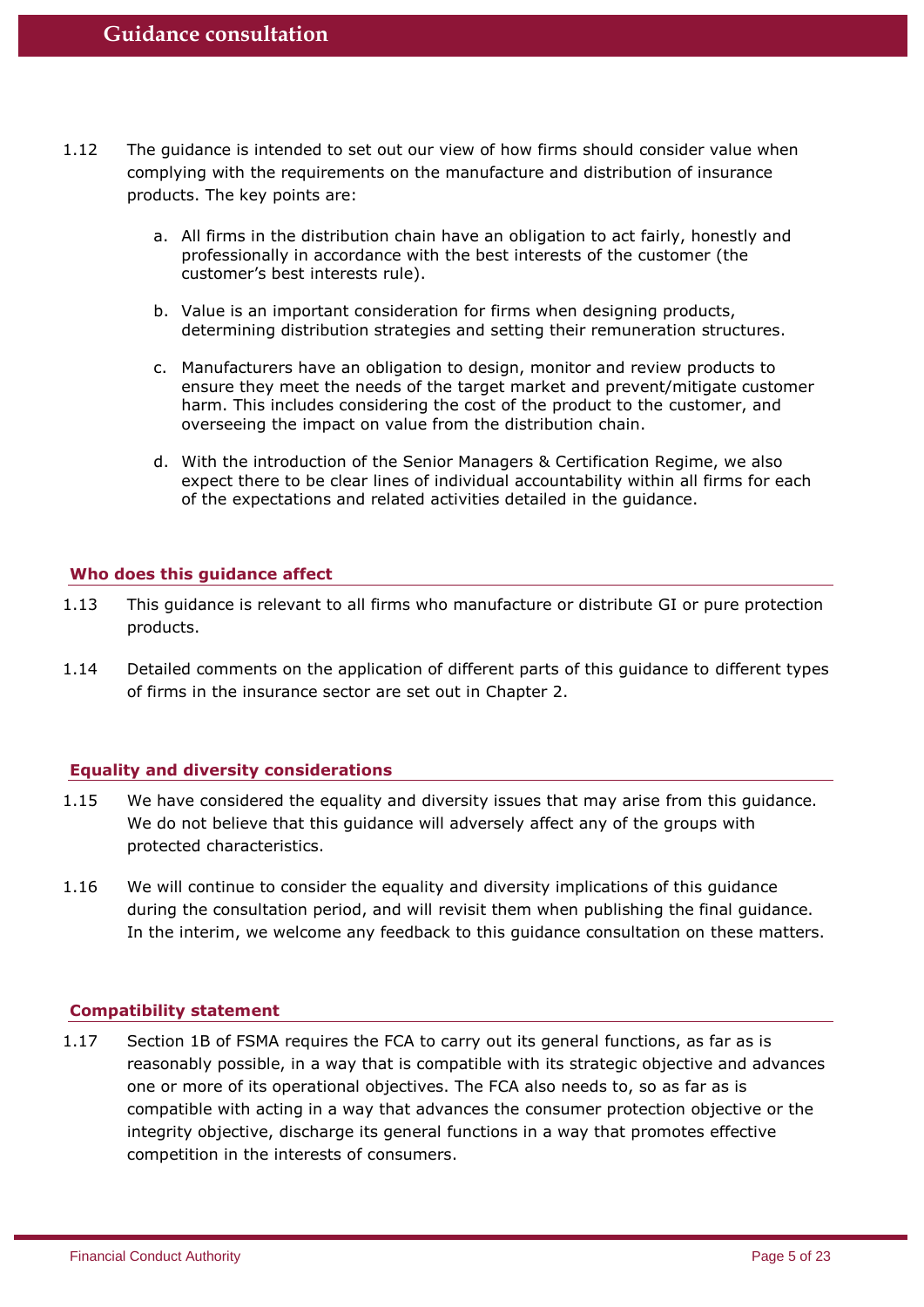- 1.18 The guidance is intended to address the harm to customers resulting from not receiving value from their insurance products. This harm arises from:
	- failures in product design
	- a lack of robust oversight of the distribution chain
	- poorly designed product distribution strategies
	- conflicts of interest caused by remuneration structures
- 1.19 We are satisfied that the proposed guidance is compatible with our general duties under section 1B of FSMA, in particular having regard to the matters set out in section 1C(2) FSMA and the regulatory principles in section 3B. We think that:
	- it will help us to use our resources in an efficient and economic way
	- the expectations contained within it are proportionate to the benefits
	- it supports the principle of the responsibility of senior management
	- it recognises differences in the nature of, and objectives of, businesses carried on by regulated firms
	- it supports the principle that the regulators should exercise their functions as transparently as possible
- 1.20 We are satisfied that the guidance is compatible with our objectives. It advances our consumer protection objective by seeking to prevent the harm described above. It may also enhance our competition objective by reducing inappropriate incentives in remuneration structures, and by encouraging firms to compete based on the value that products offer rather than the remuneration it will pay to other firms.

## <span id="page-5-0"></span>**How to respond to this consultation**

- 1.21 The proposed guidance on which we are consulting is set out in Chapters 4 and 5. We welcome views on the questions we ask about the proposed guidance. You can find them in Annex II. Please send us your comments by **9 July 2019**.
- 1.22 Use the online response form on our website or write to us at the following address:

Joe Thompson Strategy & Competition Division Financial Conduct Authority 12 Endeavour Square London E20 1JN Email address: [gc19-02@fca.org.uk](mailto:gc19-02@fca.org.uk)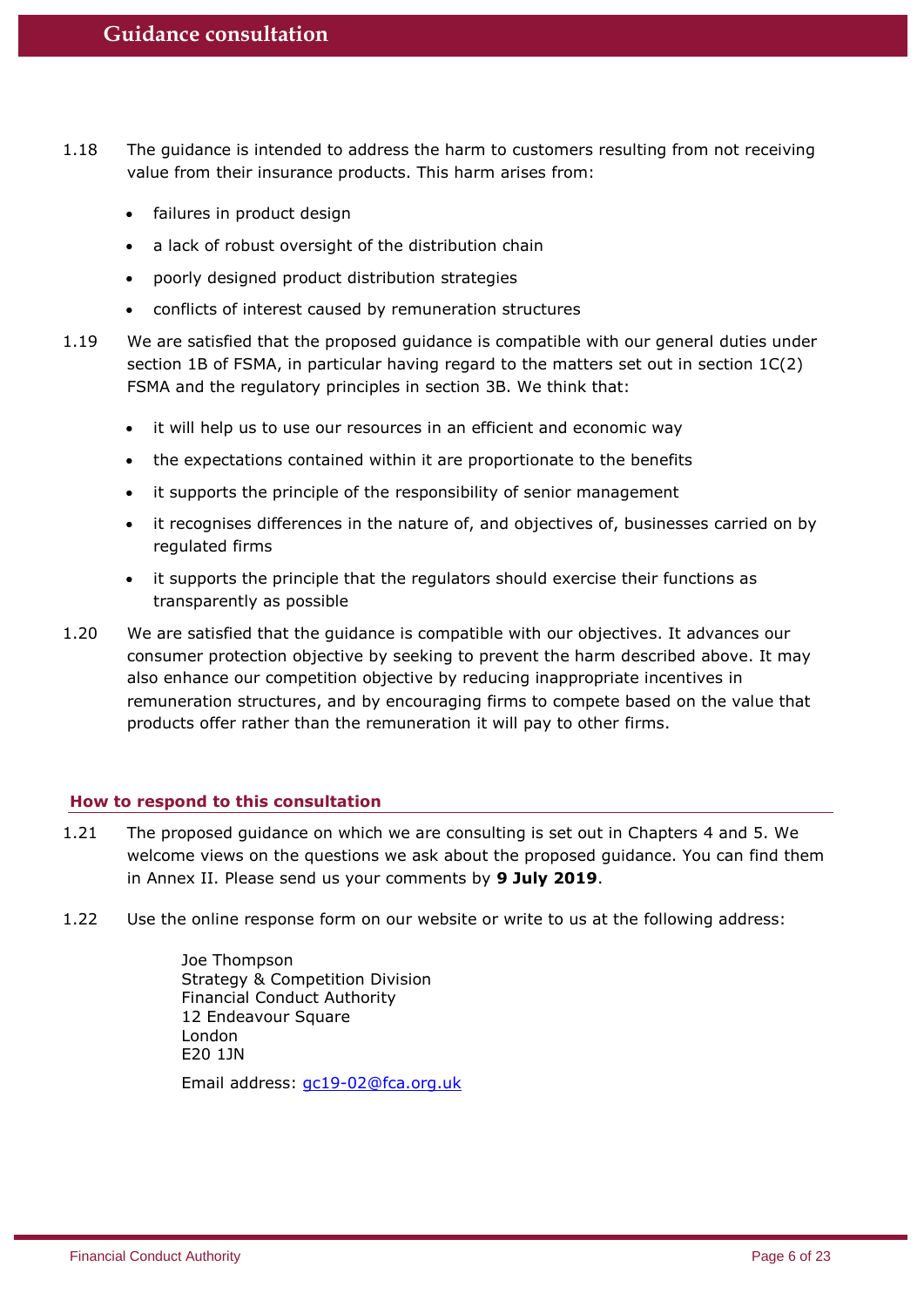# <span id="page-6-0"></span>**2 Application of the guidance**

- 2.1 This guidance will be applicable to all firms who conduct the following regulated activities:
	- insurance distribution activities
	- effecting or carrying out contracts of insurance
	- managing the underwriting capacity of a Lloyd's syndicate as a managing agent at Lloyd's
- 2.2 The application of each chapter of this guidance is set out below:
	- **Chapter 3 applies to firms manufacturing insurance products ('manufacturers')**<sup>1</sup> . This will include all firms who are effecting insurance products (including Lloyd's market participants) and other firms who are involved with creating, designing or developing insurance products. This may include some intermediaries<sup>2</sup>.
	- **Chapter 4 applies to firms who are conducting insurance distribution activities**. This includes authorised firms and the activities of appointed representatives. The guidance will also be relevant to insurers and intermediaries' arrangements when distributing products through firms who rely on the connected contracts exclusion<sup>3</sup>.
- 2.3 In Annex I, we have set out a table which maps the rules relevant to each piece of this guidance.
- 2.4 This guidance is specifically for GI business. It is also applicable to firms conducting insurance business for pure protection products; in particular, where the firm has not elected to comply with the Conduct of Business sourcebook (COBS)<sup>4</sup>.

-

<sup>1</sup> Defined in relation to PROD 1.4 and 4 as creating, developing, designing and/or underwriting a contract of insurance

<sup>2</sup> For example, in the circumstances set out in PROD 1.4.4EU

<sup>3</sup> ICOBS 2.6.1R

<sup>4</sup> In accordance with ICOBS 1 Annex 1 Part 2 3.1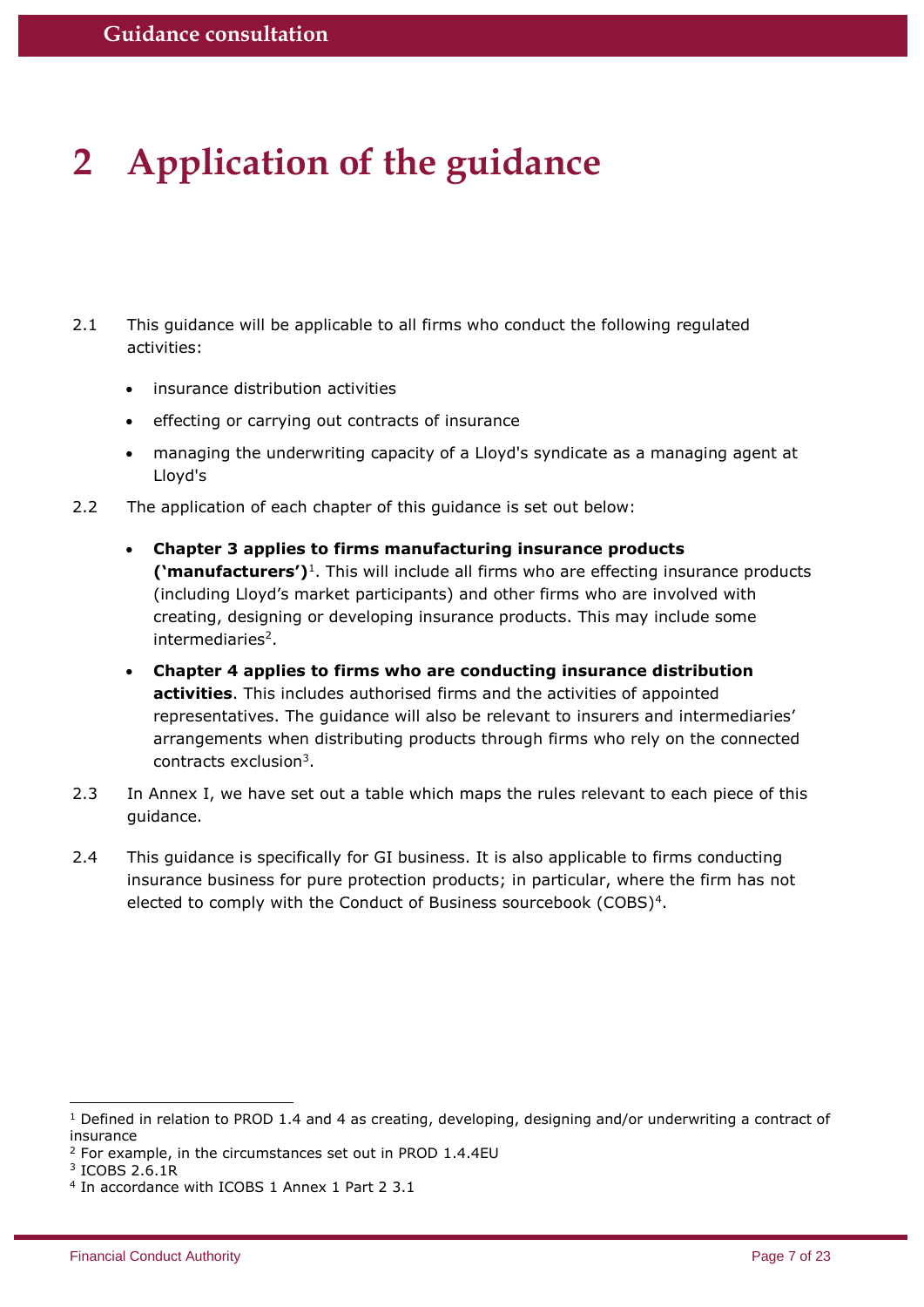# <span id="page-7-0"></span>**3 Guidance on the responsibilities of insurance product manufacturers**

3.1 This chapter sets out our expectations of how manufacturers should consider the value<sup>5</sup> provided by their products through their product approval and review processes, and how they should oversee their distribution arrangements.

## <span id="page-7-1"></span>**Our expectations**

- 3.2 Firms must put in place a product approval process, covering product design and review. As part of this process, we expect manufacturers to consider the value that the product presents for its intended customers (the target market) and how the distribution chain affects overall value. This should include consideration of:
	- the benefits the product is intended to provide to the target market
	- the value considerations which are relevant to the target market
	- the overall cost to the end customer, including product costs and charges, and remuneration received by other parties in the distribution chain

This will enable firms to consider whether their product is compatible with the needs, objectives and characteristics of the target market and whether the distribution strategy is consistent with the identified target market. We expect firms to be able to appropriately evidence these considerations and the conclusions reached.

- 3.3 Where manufacturers are unable to clearly establish the value of the product to its intended customers, this is likely to indicate that:
	- the product is not compatible with the objectives, interests and characteristics of customers in the intended target market; and/or
	- the distribution strategy of the product is not consistent with the identified target market; and/or

-

<sup>5</sup> By 'value' we mean the value being provided to the end customer from the product and the distribution arrangements, including as a result of remuneration structures throughout the distribution chain. Product value includes consideration of whether the product is compatible with the objectives, interests and characteristics of the target market, as well as the costs and charges of the product itself. We consider that any target market will have interests in seeing that their overall costs do not bear an unreasonable relationship to the benefits of the product and service being provided. Overall this will enable firms to identify whether what is being provided gives rise to risk of harm or adverse effect (whether actual or potential) for customers.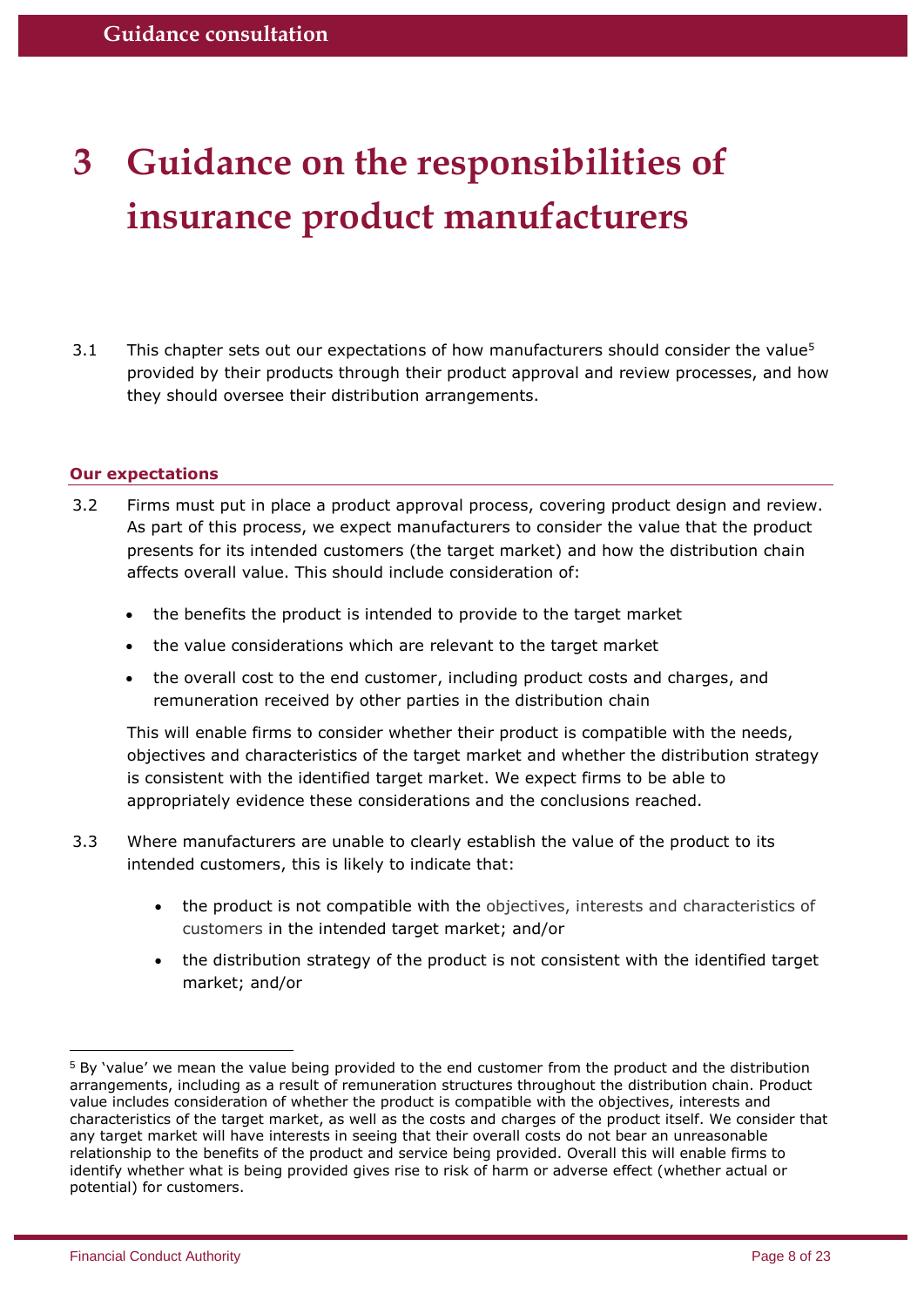• the product's manufacture and/or distribution is not compliant with the customer's best interests rule

In these circumstances, we expect manufacturers to make changes to the product or the distribution strategy to prevent harm to customers.

3.4 Authorised firms retain full responsibility and accountability for discharging all their regulatory responsibilities. Firms cannot delegate any part of this responsibility to a third party.

## <span id="page-8-0"></span>**Relevant considerations for insurance product manufacturers**

## **Product design process**

- 3.5 Manufacturers should use the full suite of data and information available to them to assess the value their products' offer to customers. This should include:
	- Information available to the firm internally. This could include customer research, claims and complaints data.
	- Information available externally. This could include analysis of competitor products and data published as part of the FCA's work on value measures in the general insurance market.
- 3.6 When considering the value of an insurance product, manufacturers should consider the total price that the customer will pay. This includes remuneration of other parties in the distribution chain that is included in that premium, and any fees which the distributor may charge.
- 3.7 Where the manufacturer offers a 'net-rate' to another party in the chain<sup>6</sup>, they should ensure they receive all relevant information on the remuneration of other parties in the chain, and the final selling price<sup>7</sup>. This is to enable them to consider how the distribution strategy affects overall value to the customer, given the final price that the customer will pay.

-

 $6$  By 'net rate' we mean a situation where the manufacturer offers the product to another party in the chain for a certain price, but allows others to determine the final selling price (thereby determining their own remuneration).

 $7$  By 'final selling price' we mean the total price the customer pays in relation to insurance product. This includes all remuneration received by firms in the distribution chain and paid for by the customer (either directly or indirectly).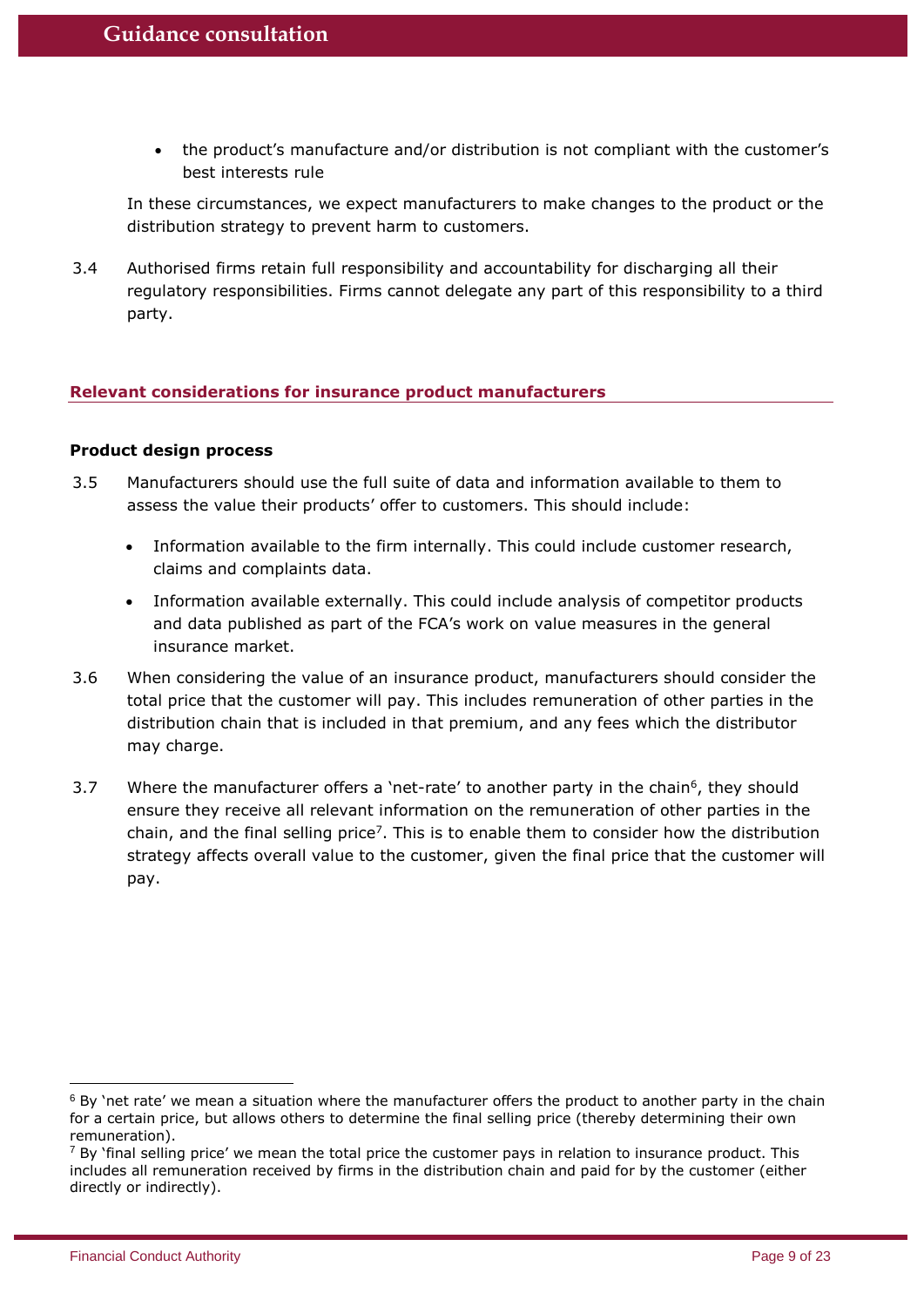<span id="page-9-0"></span>3.8 A difference between risk premium and the final selling price that bears no reasonable relationship to the benefits or services provided by firms in the distribution chain, can indicate that the level of value that product is offering is causing harm to customers. In this case the product or distribution strategy may need to be changed. This is regardless of whether the differential results from a single firm in the distribution chain receiving the remuneration in question, or if it is split between multiple firms in the distribution arrangement.

For example, TR19/2 highlighted an example of a travel insurance product sold by a coach tour operator where the operator's remuneration made up approximately 73% of the final selling price paid by its customers. The operator was given a net-rate by the managing general agent who managed the product on behalf of the insurer.

## **Product distribution strategy**

- 3.9 Manufacturers should clearly understand the role of each of the parties in the distribution chain. This should include the benefits provided to the customer by the involvement of that distributor, and how much each takes in remuneration. As part of ensuring that the distribution strategy is appropriate and that conflicts of interest are managed properly, manufacturers should consider whether remuneration structures could result in the product providing a level of value that results in harm to customers. For example, this could include situations where a distributor's remuneration bears an unreasonable relationship to the benefits their services provide to the customer or the role they provide in the distribution chain.
- 3.10 If a manufacturer delegates activities to other parties within the distribution chain, including to firms who are not regulated, they must have adequate systems and controls to ensure that these activities are delivered in line with the manufacturer's obligations. This should include having appropriate ongoing management information and processes to monitor the value provided by the product, to ensure that the product performs in a way that is compatible with the needs, objectives and characteristics of the intended customers.

### **Product review process**

- 3.11 As part of their ongoing product reviews, manufacturers should ensure that they have sufficient, good quality management information to enable them to consider the value provided by the product and the impact the distribution chain has on this.
- 3.12 Manufacturers must respond appropriately when the ongoing product review process indicates a risk of harm to customers. This includes the risk of harm where products are no longer providing the intended value. Manufacturers must have processes in place for taking corrective action where products are detrimental to customers, including appropriate mitigation and remediation of the harm. This may require changes to the product, the target market, the distribution strategy or the remuneration structures for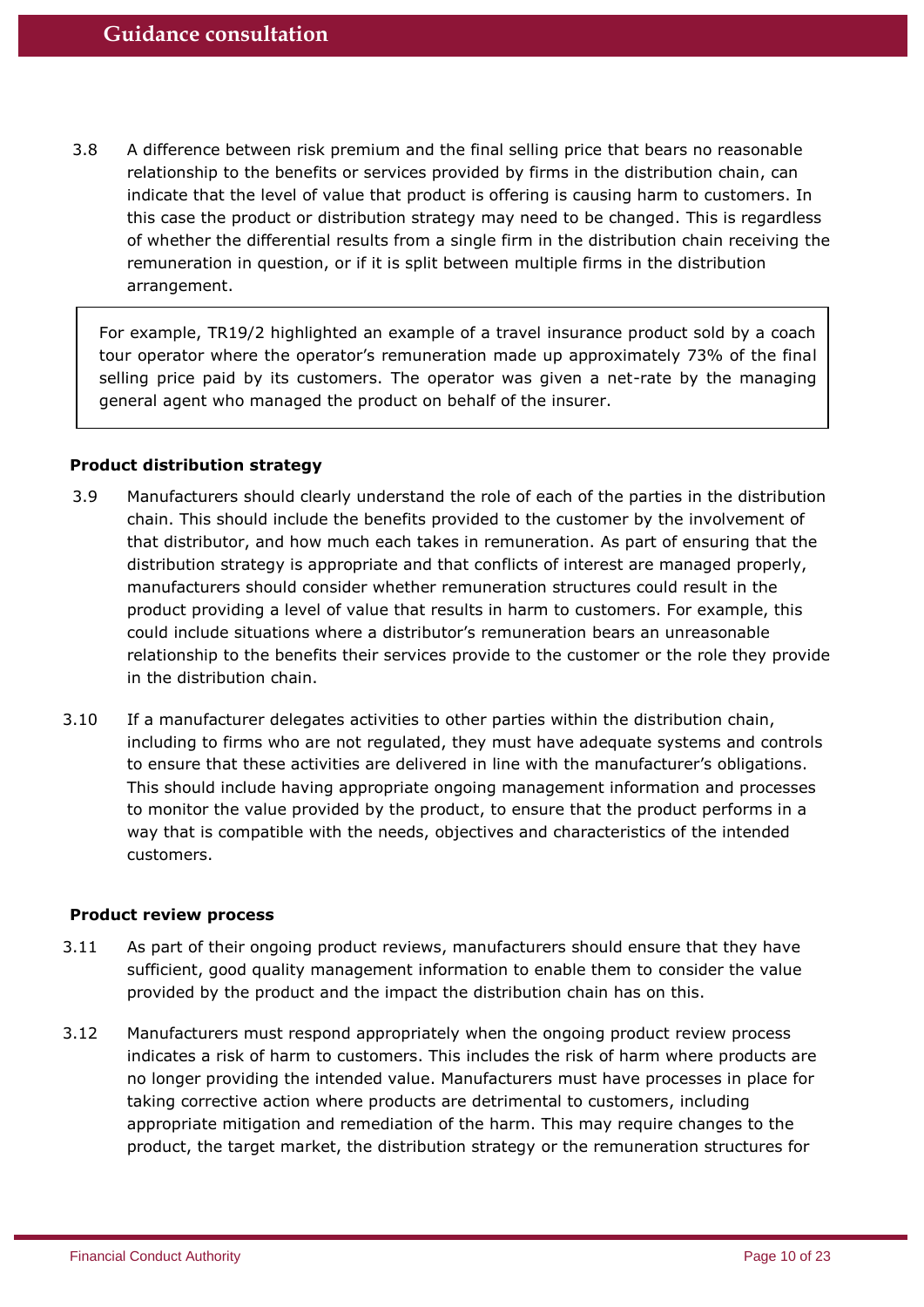which it is responsible. Ultimately, in some situations it may require withdrawing the product from the market, or significantly changing the distribution method.

## **Q1. Do you have any comments on the guidance for manufacturers?**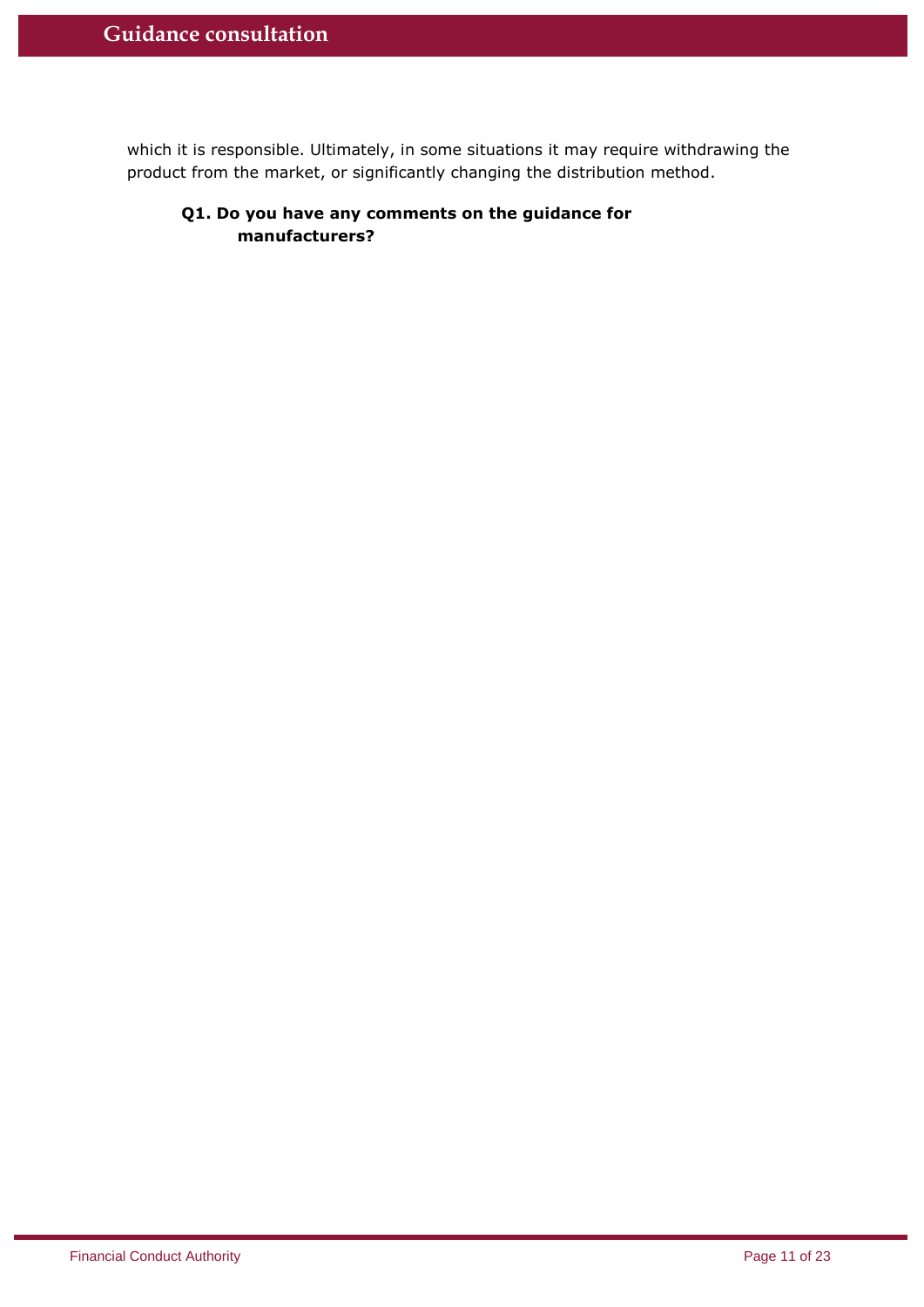# <span id="page-11-0"></span>**4 Guidance on the responsibilities of insurance product distributors**

4.1 This chapter sets out our expectations of how distributors should consider the impact their processes have on the value the customer receives from the products they offer. It sets out important considerations for firms when complying with the requirement not to be remunerated in a way that conflicts with the customer's best interests.

## <span id="page-11-1"></span>**Our expectations**

- 4.2 We expect firms to consider the impact that their distribution strategy has on the overall value of the product to the customer. Firms must ensure that the remuneration they receive for their insurance distribution activity does not conflict with their duty to comply with the customer's best interests rule.
- 4.3 We expect distributors to monitor the products they offer, and their distribution arrangements, on an ongoing basis. This enables them to act if they identify situations where the product is not providing the intended value to customers, resulting in customer harm. This includes situations where they become aware that the level of remuneration they are receiving is not in the customer's best interest, because of its impact on the value of a product.
- 4.4 We expect distributors to be well placed to identify initial signs of a product resulting in customer harm because of the value it is providing. For example, this could be:
	- through their direct interactions with customers
	- through their assessments of customers' demands and needs
	- by referencing the data published as part of the FCA's work on value measures in general insurance
	- through analysis of claims or complaints
- 4.5 When distributors identify that the product is resulting in customer harm, they should inform the manufacturer and, if necessary, amend the way they distribute the product. This might include stopping the use of a particular distribution method (for example, through aggregators), reducing the amount of remuneration they receive or ceasing to distribute the product entirely.
- 4.6 Authorised firms retain full responsibility and accountability for discharging all their regulatory responsibilities. Firms cannot delegate any part of this responsibility to a third party.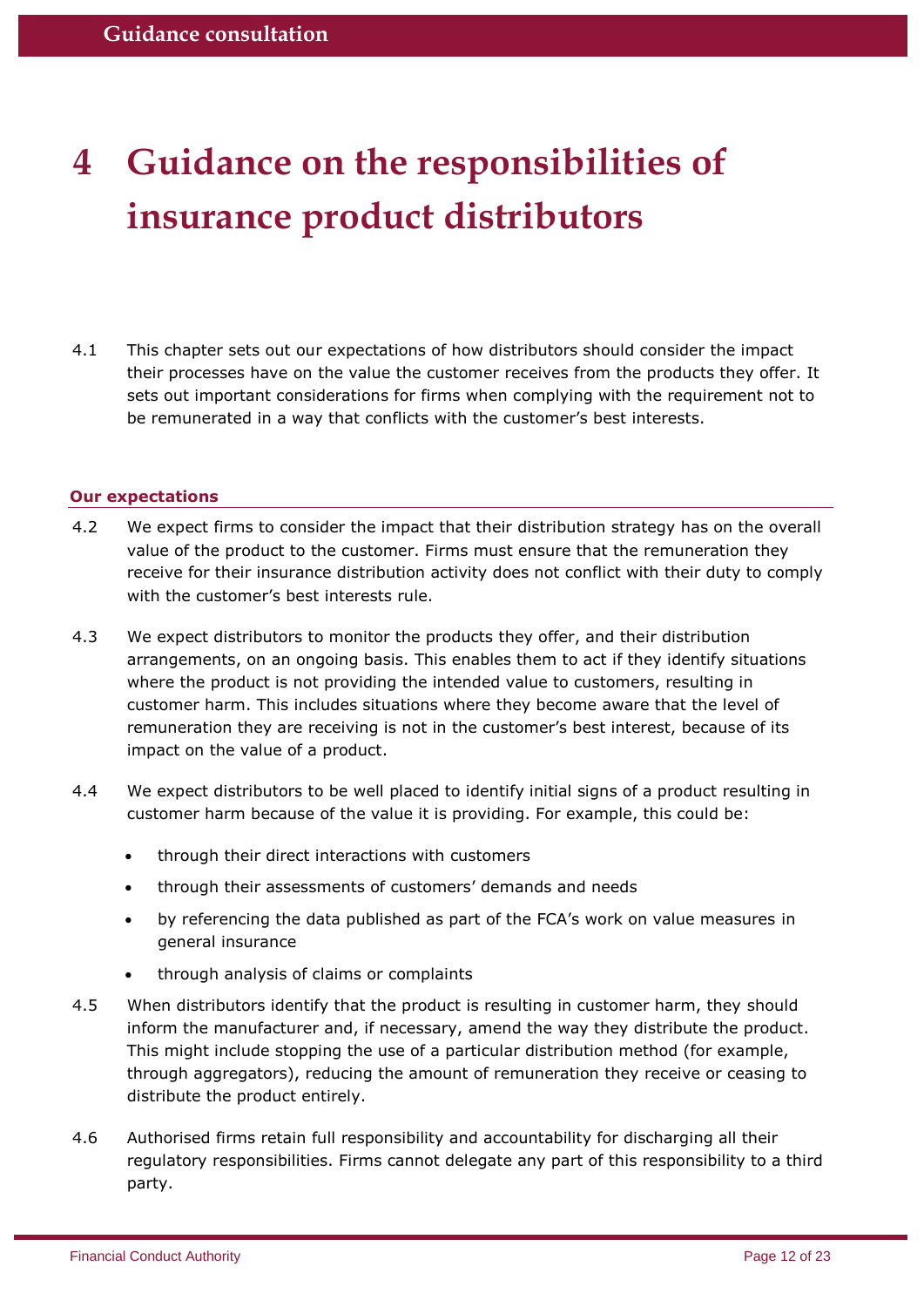## <span id="page-12-0"></span>**Relevant considerations for insurance distributors**

## **Remuneration**

- 4.7 Distributors should be aware that the definition of 'remuneration' is very broad and includes revenue from commission, profit share agreements, fees and all other economic or non-economic benefits received as part of the distribution of an insurance product.
- 4.8 Remuneration that could conflict with the customer's best interests rule includes:
	- Remuneration which incentivises the firm to offer a product which is not consistent with the customer's demands and needs.
	- Remuneration which incentivises the firm to offer a product due to the remuneration being inconsistent with or not bearing a reasonable relationship to the costs of the benefits/services that the distributor provides to the customer.
- 4.9 While the product may provide benefits to the customer, the level of distributors' remuneration may mean the product fails to provide the intended value identified in the product approval process. This would mean that distributing the product would conflict with the customer's best interests rule. This could be the case regardless of whether the remuneration is included in the total premium or is paid separately by the customer. Examples of situations where firms should be particularly vigilant are:
	- **A distributor receiving a level of remuneration which bears no reasonable relationship to their costs or workload to distribute the product**. This imbalance between remuneration and cost/effort could incentivise the firm to sell a product which does not provide value to the customer.
	- **A distributor receiving significant remuneration, but where their involvement in the distribution chain provides little or no benefit beyond that which the customer would receive from the product anyway**. This imbalance could indicate that the customer is being charged for a service that provides little benefit.
	- **A distributor receiving remuneration which incentivises them to propose or recommend a product which either does not meet the customer's needs, or does not meet them as well as another product would do**.
	- **A distributor receives a net rate from the product manufacturer, and is able to set their own remuneration by determining the final selling price themselves.** Where a firm can, in effect, set their own remuneration level, this could incentivise the firm to set it at a level which means the product does not provide value to the customer. A difference between net premium and the final selling price which bears no reasonable relationship to the benefits or services provided by firms in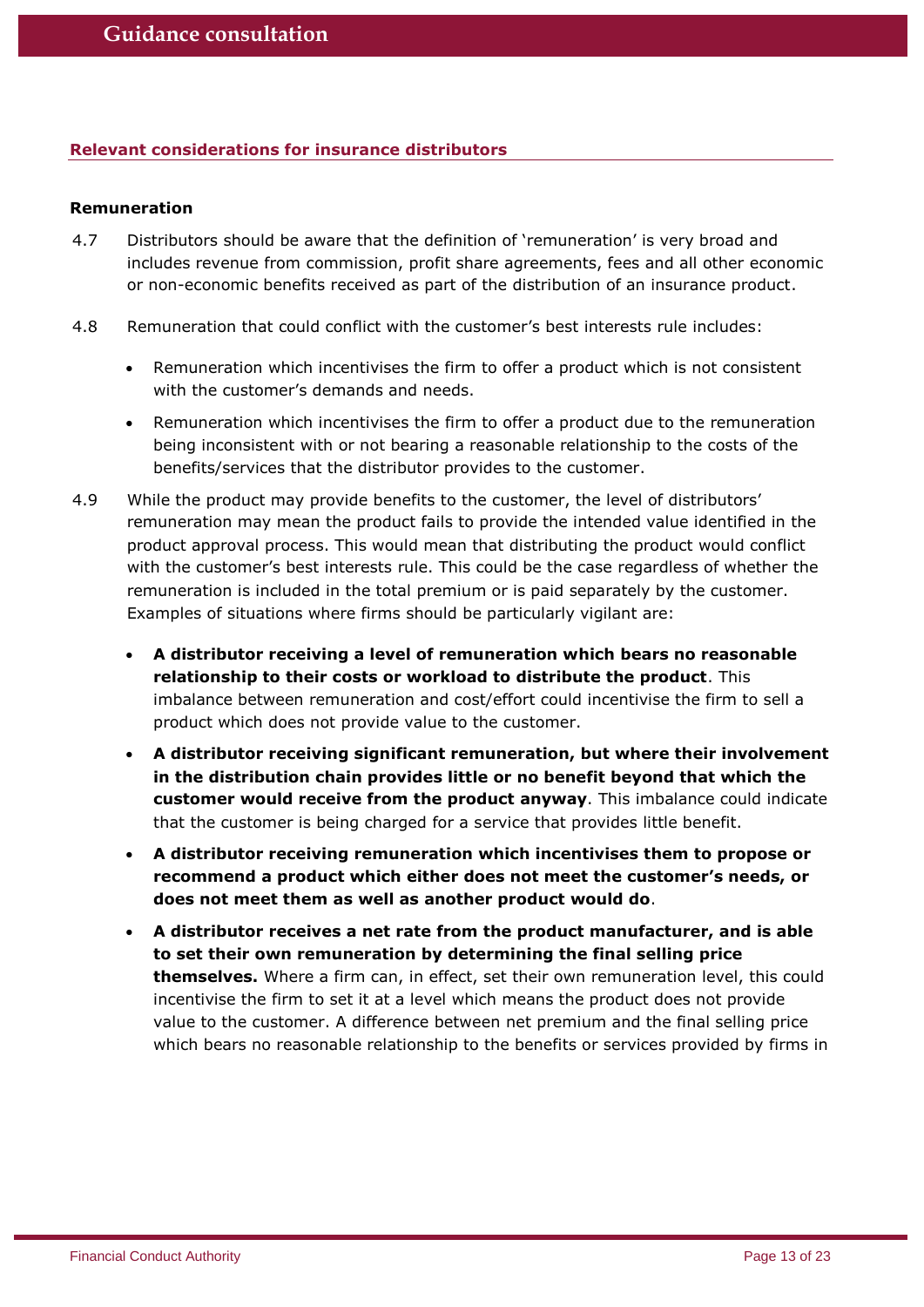the distribution chain can indicate that the product value is causing harm to the customer.

For example, TR19/2 found multiple examples of products such as GAP and 'scratch and dent' insurance sold as add-ons by motor vehicle retailers who received a very substantial commission. However, the customer received no additional benefit from buying the product through the retailer rather than directly from an insurer or specialist insurance intermediary where prices were lower.

The example referenced in paragraph [3.8](#page-9-0) above is likely to be relevant.

- 4.10 Some insurance distributors may only offer a single product, or a range of products from a single provider. The points above are also relevant to these firms, as it may be that their remuneration incentivises them to sell a product when it would be better for the customer not to buy any product (or not buy a product offered by that firm).
- 4.11 Distributors should ensure that they understand the product manufacturer's assessment of the value the product should provide.
- 4.12 If, after considering the factors set out in this guidance, a firm concludes that its remuneration arrangements conflict with their duty to act in accordance with the customer's best interests rule, then we expect the firm to amend its remuneration arrangements. Unlike other situations which give rise to potential conflicts of interest identified in relation to insurance distribution activities (such as conflicts of interest covered by SYSC 10), disclosure cannot be relied on as a satisfactory means of managing the conflict or as a measure of last resort in this area.
- 4.13 Our expectations apply to fees paid directly by the customer to the distributor. Distributors should be particularly mindful of fees which may become payable after the customer is 'tied in' to a contract (such as administration fees for mid-term adjustments). Where a distributor charges different levels of fee to different customers, the firm will need to ensure that the method for determining those fees is fair and in line with the customer's best interests rule. TR19/2 found that firms are often not able to demonstrate or evidence how the fees being charged can be explained and rationalised in the context of relevant costs.

## **Distribution process**

4.14 Firms must regularly review their distribution processes to ensure that they are in line with the intended target market of the product, and that they are not adversely affecting customers. This should include considering whether their distribution processes risk customer harm. For example, where the product could reach customers outside of the identified target market or to whom it does not provide value. Firms should ensure that they have sufficient, good quality management information to enable them to understand the value provided by the distribution process.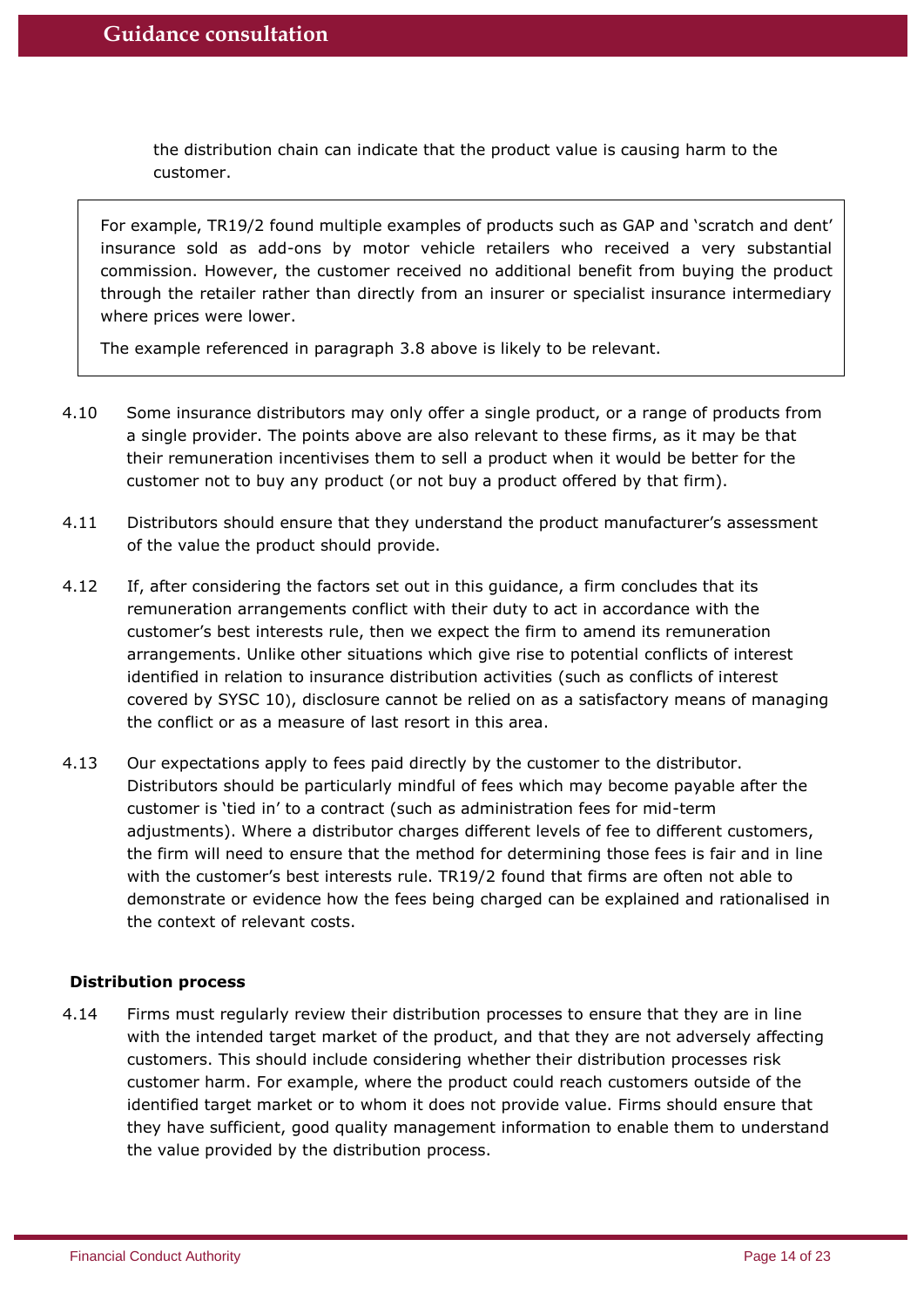4.15 If a distributor delegates activities to other parties within the distribution chain, including to firms who are not FCA authorised (such as retail brands), they must have adequate systems and controls to ensure that these activities are delivered in line with the needs and objectives of the customer. This should include ensuring they have appropriate ongoing management information and processes in place to monitor and assess customer outcomes.

## **Q2. Do you have any comments on the guidance for insurance product distributors?**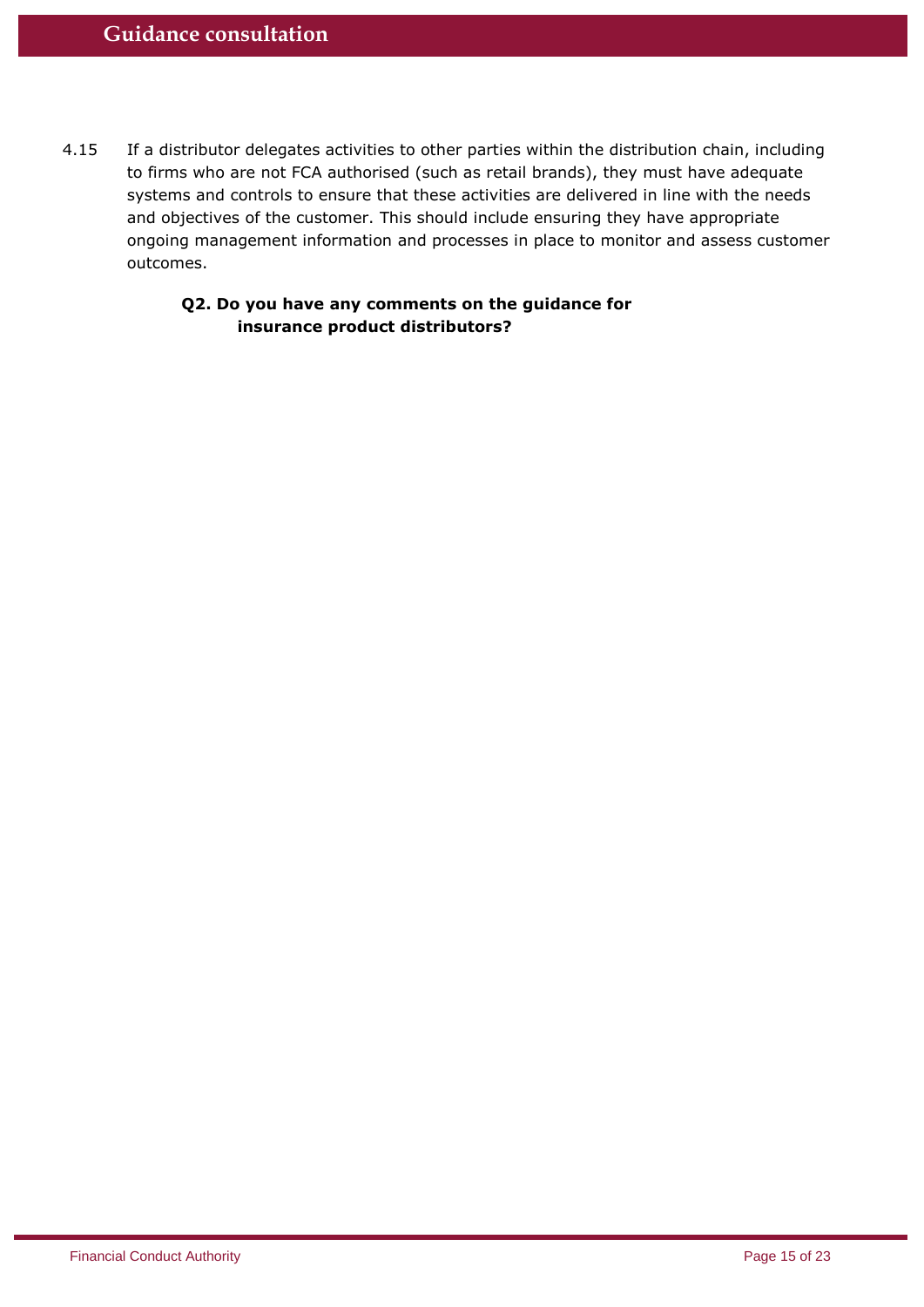# <span id="page-15-0"></span>**5 Assessment of harms, impacts on firms and benefits to customers**

- 5.1 As we stated in Chapter 1, we are not required to publish a cost benefit analysis when we consult on general guidance. However, to ensure firms are clear on its purpose, we have set out below a high-level assessment of the harm this guidance intends to address and the benefits customers will receive from firms following it. We do not consider it reasonably practical to quantify either the costs to firms or the benefits to customers.
- 5.2 This guidance is published alongside TR19/2, which details the harms identified in our reviews of GI distribution chains. These are summarised in paragraph [1.3](#page-2-2) above.
- 5.3 The principle that underpins this guidance is that it is not in a customer's best interests to be offered an insurance product that does not provide value. Such products being made available in the market may lead to a number of harms to customers:
	- Firms may develop and market products which deliver little benefit to customers, due to failures in their product design and approval processes.
	- Customers may purchase products that are less appropriate for them due to firms' failures to properly identify a product not offering value. For example, where the value of the product for a particular cohort of customers is not established as part of the target market identification, or where the firm selects a distribution strategy which leads to the product being offered to inappropriate customers.
	- Firms may fail to identify products not providing value to customers, and fail to take appropriate remedial action due to failures in their product review processes.
	- Customers may pay substantially more for a product which delivers no additional benefits compared to alternative, less expensive products available in the market. This could be due to a failure of the firm to distribute the product to the correct target market or due to conflicts of interest in the firms' remuneration structures incentivising it to sell products which do not offer value to customers.
	- Remuneration structures may lead to customers paying increased prices because of remuneration that is paid to firms in the distribution chain who incur little cost or deliver little benefit to customers.
- 5.4 We believe that firms which follow this guidance are less likely to manufacture or distribute products which do not provide value to customers, and are more likely to be acting in their customers' best interests.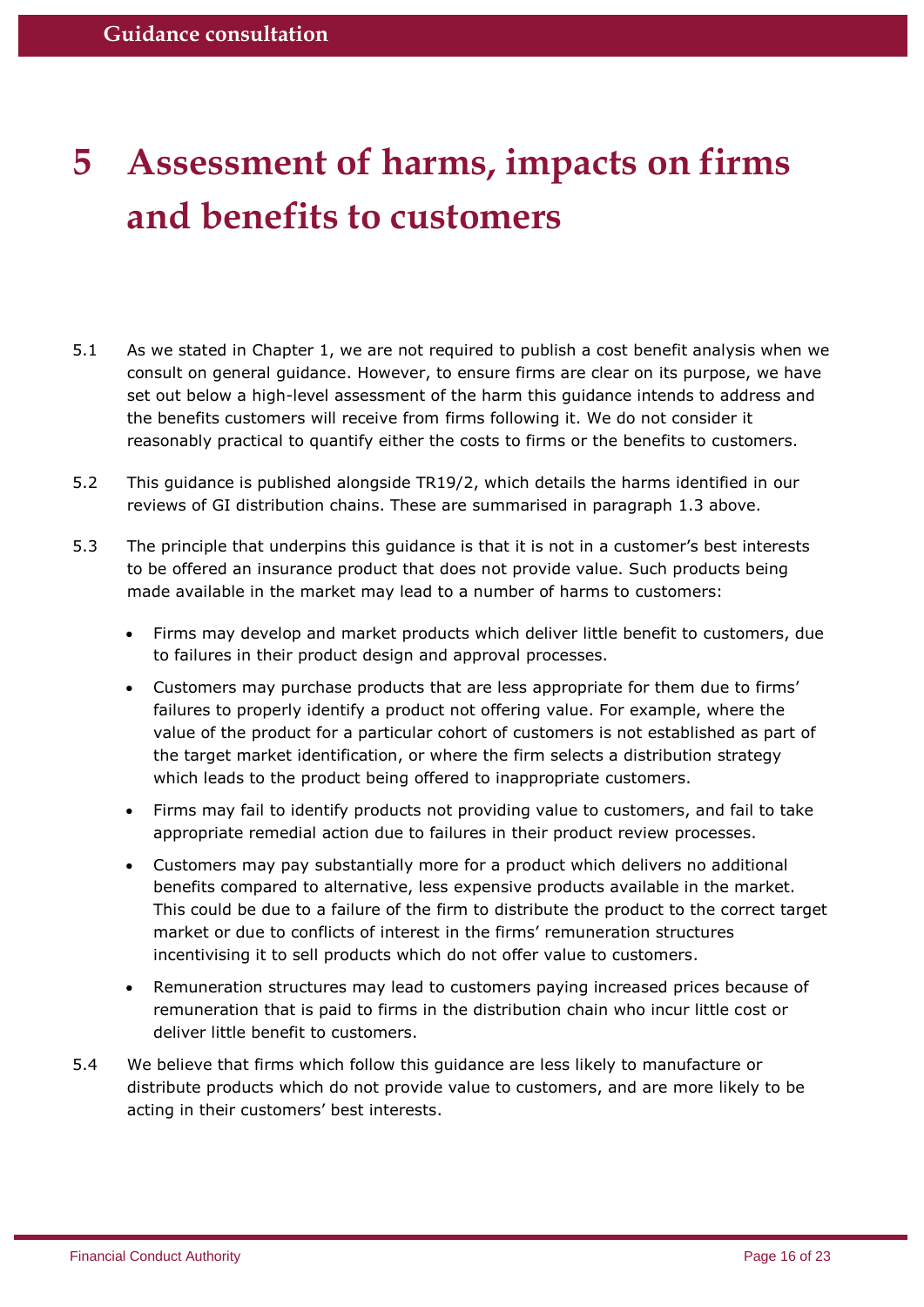## <span id="page-16-0"></span>**Impacts on firms**

5.5 Firms must adhere to our rules, and to directly applicable EU regulations. While this guidance is not binding on firms, we believe that firms will be more likely to be able to evidence compliance with our rules if they follow this guidance. Where firms follow the guidance, we believe there may be increased costs to them.

## **One-off costs**

- 5.6 We believe that the one-off costs incurred by firms are likely to be in the following areas:
	- Familiarisation and training costs unless firms are already adhering to the expectations in this guidance, there are likely to be costs in familiarising themselves with the guidance and with training relevant members of staff.
	- Changes to processes adhering to this guidance in the future may require firms to amend their existing processes for product design and review. This could include changes to documentation and to IT systems used as part of the review process (such as those that generate or analyse management information).

## **Ongoing costs**

- 5.7 We believe that firms adhering to this guidance in the future may incur some ongoing costs resulting from changes to their product review and oversight processes. This could include:
	- Costs from increased time and resource requirements where additional considerations are included within the firm's review processes.
	- Costs from increases to the management information being requested by product manufacturers and distributors. This could create additional costs for both the firm producing the information and the firm receiving it.

However, we consider that these costs are likely to be minimal once the new processes have been implemented.

- 5.8 Where firms' product review processes identify issues, there are likely to be costs incurred in mitigating the harms to customers. These could range from minimal costs (where only minor changes are required) to more significant costs (where, for example, a product has to be withdrawn or a distribution firm removed from the distribution chain).
- 5.9 We believe that following this guidance will lead firms to re-assess their remuneration structures. This could lead to a reduction in the remuneration firms receive.

#### <span id="page-16-1"></span>**Benefits to customers**

5.10 We consider that the benefits to customers are likely to derive from many of the same changes which give rise to the ongoing costs to firms.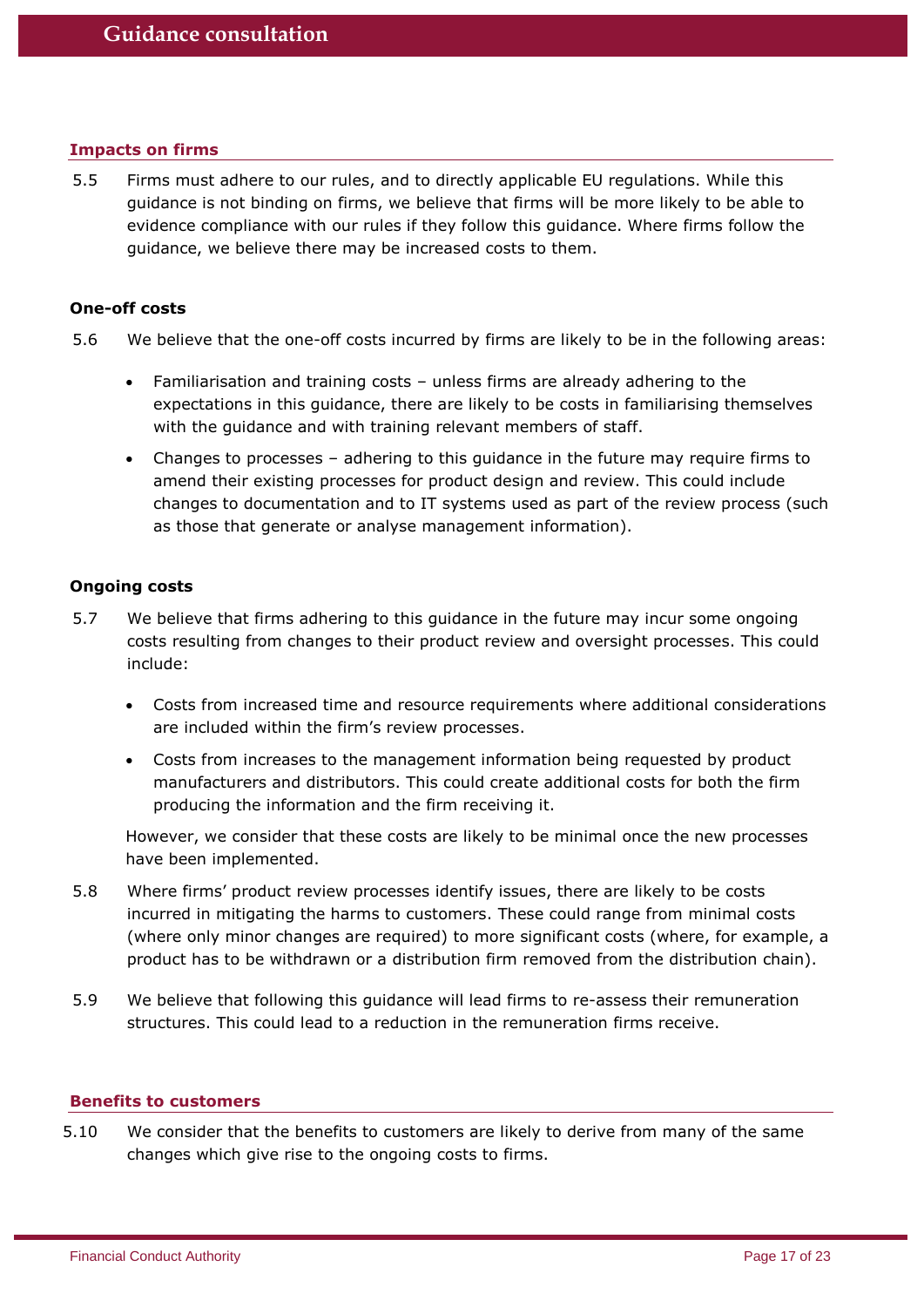- 5.11 We believe that firms following our guidance will have significantly improved product design, approval and review processes. This is likely to lead to the following benefits for customers:
	- Better targeting of products to only the cohort of customers who may benefit from them, through firms considering product value as part of their assessment of the target market. This should reduce the risk of customers being offered inappropriate products.
	- The removal from the market of products that do not offer value to the customer.
	- Better oversight of the distribution chain will lead to firms taking swifter and more substantial action to rectify issues leading to customer harm. In particular, we believe that greater oversight and monitoring by product manufacturers offering net rates to firms in the distribution chain will lead to a reduced incentive for firms to receive remuneration that is disproportionate to the benefits they add or the costs they incur. This should lead to reduced prices for customers.
- 5.12 Following our thematic work, we anticipate that some products may require significant changes to remuneration structures and pricing models. In these cases, customers are likely to receive a benefit from:
	- Reduced prices due to a reduction in the remuneration paid to firms in the distribution chain.
	- An increased likelihood that the products offered to customers will align to their demands and needs and represent good value to them, due to the reduced incentive on firms to offer inappropriate products.
	- An increase in the quality of the products due to the reduced incentive for firms to compete based on the remuneration they pay to the distributor rather than the quality of product.
		- **Q3. Do you have any comments on our assessment of the impacts on firms and benefits for customers arising from this guidance? In particular, are there any costs to firms which you believe we have not identified? Although not required, it would be useful if you could provide an estimate of these costs in your response.**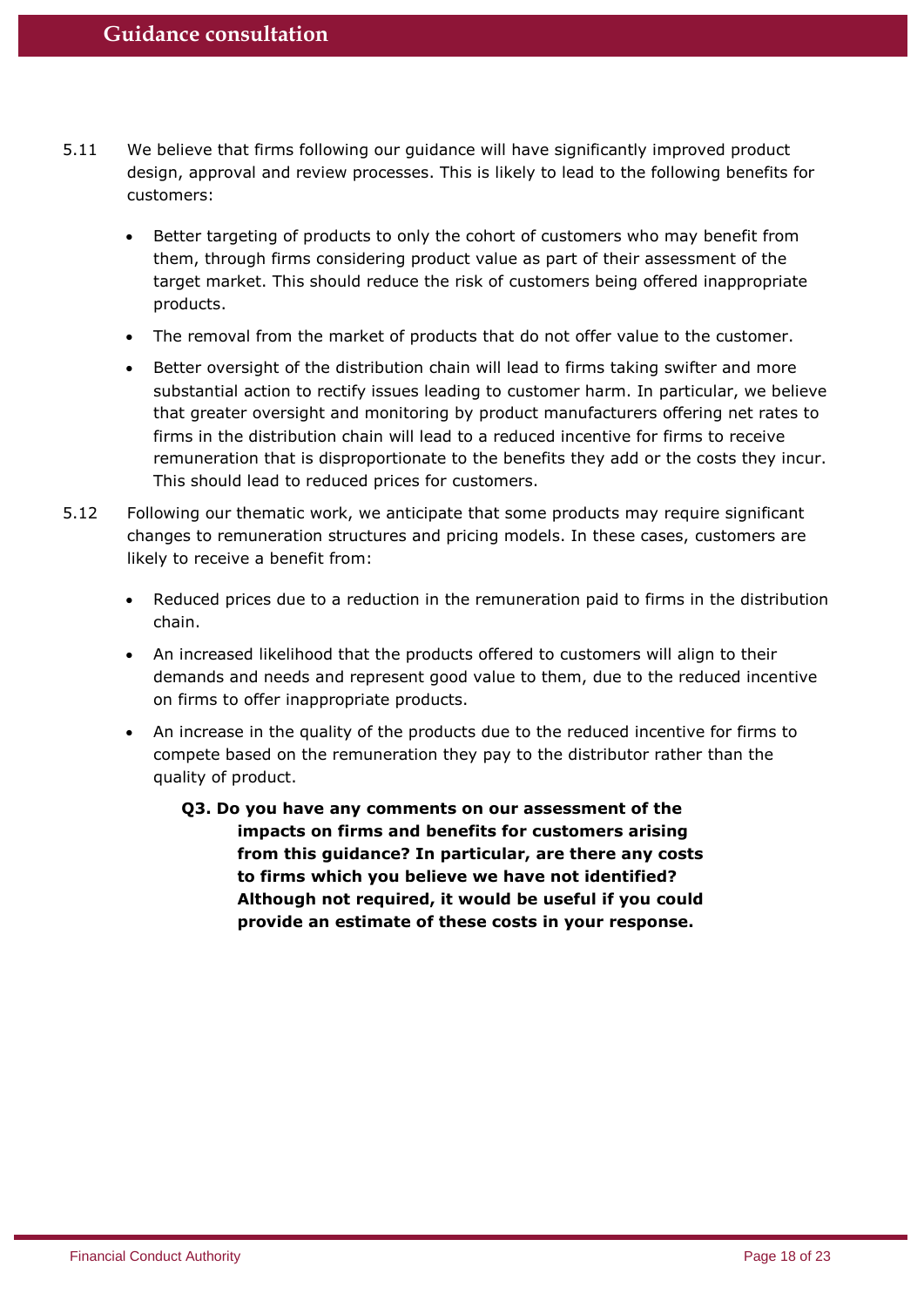# <span id="page-18-0"></span>**Annex I – Mapping of this guidance to the applicable Handbook provisions**

| <b>Guidance</b>                                                                                                                                                                                                                                                                                                                                                                                                                                                                                                                                                                                                                                                                                                                                                                                                                                                                                                                                                                                                           | <b>Applicable</b><br>provisions                                                                                                                                                                                                 |  |  |  |
|---------------------------------------------------------------------------------------------------------------------------------------------------------------------------------------------------------------------------------------------------------------------------------------------------------------------------------------------------------------------------------------------------------------------------------------------------------------------------------------------------------------------------------------------------------------------------------------------------------------------------------------------------------------------------------------------------------------------------------------------------------------------------------------------------------------------------------------------------------------------------------------------------------------------------------------------------------------------------------------------------------------------------|---------------------------------------------------------------------------------------------------------------------------------------------------------------------------------------------------------------------------------|--|--|--|
| For insurance product manufacturers                                                                                                                                                                                                                                                                                                                                                                                                                                                                                                                                                                                                                                                                                                                                                                                                                                                                                                                                                                                       |                                                                                                                                                                                                                                 |  |  |  |
| Firms must put in place a product approval process, covering product design and<br>review. As part of this process, we expect manufacturers to consider the value that<br>the product presents for its intended customers (the target market) and how the<br>distribution chain affects overall value. This should include consideration of:<br>the benefits the product is intended to provide to the target market<br>the value considerations which are relevant to the target market, and<br>the overall cost to the end customer, including product costs and charges,<br>$\bullet$<br>and remuneration received by other parties in the distribution chain.<br>This will enable firms to consider whether their product is compatible with the<br>needs, objectives and characteristics of the target market and whether the<br>distribution strategy is consistent with the identified target market. We expect<br>firms to be able to appropriately evidence these considerations and the conclusions<br>reached. | ICOBS 2.5.-1R<br><b>PROD 4.2.5EU</b><br><b>PROD 4.2.7EU</b><br><b>PROD 4.2.8EU</b><br>PROD 4.2.15R<br>PROD 4.2.18EU<br><b>PROD 4.2.22EU</b><br><b>PROD 4.2.24EU</b><br>PROD 4.2.25R                                             |  |  |  |
| Where manufacturers are unable to clearly establish the value of the product to its<br>intended customers, this is likely to indicate that:<br>• the product is not compatible with the objectives, interests and<br>characteristics of customers in the intended target market; and/or<br>• the distribution strategy of the product is not consistent with the identified<br>target market; and/or<br>• the product's manufacture and/or distribution is not compliant with the<br>customer's best interests rule.<br>In these circumstances, we expect manufacturers to make changes to the product<br>or the distribution strategy to prevent harm to customers.                                                                                                                                                                                                                                                                                                                                                      | ICOBS 2.5.-1R<br><b>PROD 4.2.8EU</b><br>PROD 4.2.15R<br>PROD 4.2.18EU<br><b>PROD 4.2.22EU</b><br><b>PROD 4.2.24EU</b><br>PROD 4.2.25R<br>PROD 4.2.26G                                                                           |  |  |  |
| Manufacturers should use the full suite of data and information available to them<br>to assess the value their products' offer to customers. This should include:<br>Information available to the firm internally. This could include customer<br>research, claims and complaints data.<br>Information available externally. This could include analysis of competitor<br>$\bullet$<br>products and data published as part of the FCA's work on value measures in<br>the general insurance market.                                                                                                                                                                                                                                                                                                                                                                                                                                                                                                                        | <b>SYSC 3.1.1R</b><br><b>SYSC 3.2.6R</b><br>ICOBS 2.5.-1R<br><b>PROD 4.2.5EU</b><br><b>PROD 4.2.8EU</b><br>PROD 4.2.15R<br><b>PROD 4.2.18EU</b><br><b>PROD 4.2.22EU</b><br>PROD 4.2.34R<br>PROD 4.2.35EU<br><b>PROD 4.2.5EU</b> |  |  |  |
| When considering the value of an insurance product, manufacturers should<br>consider the total price that the customer will pay. This includes remuneration of<br>other parties in the distribution chain that is included in that premium, and any<br>fees which the distributor may charge.                                                                                                                                                                                                                                                                                                                                                                                                                                                                                                                                                                                                                                                                                                                             | <b>PROD 4.2.8EU</b><br>PROD 4.2.15R<br><b>PROD 4.2.18EU</b><br>PROD 4.2.22EU<br><b>PROD 4.2.24EU</b>                                                                                                                            |  |  |  |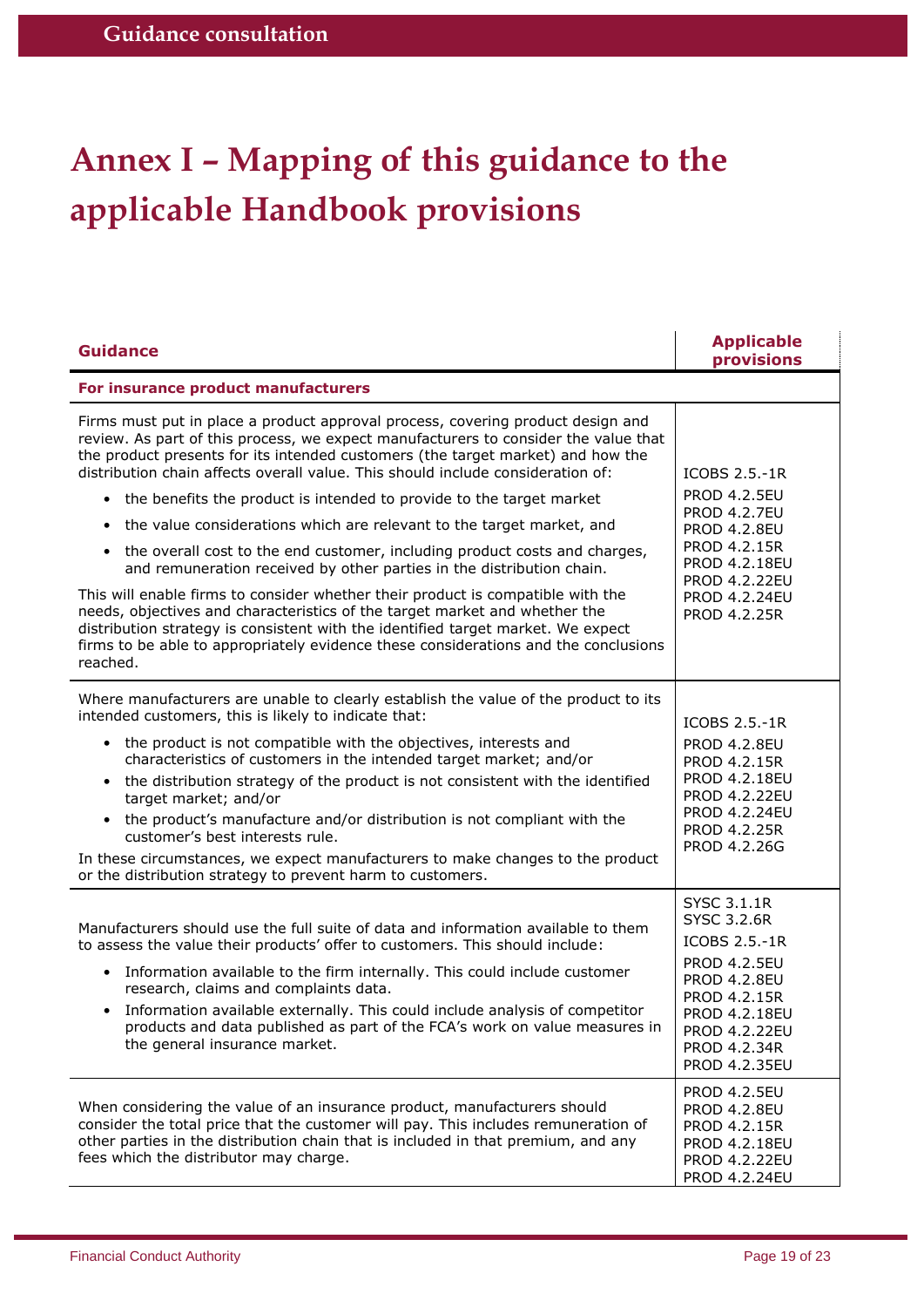|                                                                                                                                                                                                                                                                                                                                                                                                                                                                                                                                                                                                                                                                                                                                                                                  | PROD 4.2.25R<br><b>PROD 4.2.27EU</b>                                                                                                                               |  |  |  |
|----------------------------------------------------------------------------------------------------------------------------------------------------------------------------------------------------------------------------------------------------------------------------------------------------------------------------------------------------------------------------------------------------------------------------------------------------------------------------------------------------------------------------------------------------------------------------------------------------------------------------------------------------------------------------------------------------------------------------------------------------------------------------------|--------------------------------------------------------------------------------------------------------------------------------------------------------------------|--|--|--|
| Where the manufacturer offers a 'net-rate' to another party in the chain, they<br>should ensure they receive all relevant information on the remuneration of other<br>parties in the chain, and the final selling price. This is to enable them to consider<br>how the distribution strategy affects overall value to the customer, given the final<br>price that the customer will pay.                                                                                                                                                                                                                                                                                                                                                                                         | <b>PROD 4.2.5EU</b><br><b>PROD 4.2.8EU</b><br><b>PROD 4.2.25R</b><br>PROD 4.2.34R<br><b>PROD 4.2.35EU</b>                                                          |  |  |  |
| A difference between risk premium and the final selling price that bears no<br>reasonable relationship to the benefits or services provided by firms in the<br>distribution chain, can indicate that the level of value that product is offering is<br>causing harm to customers. In this case the product or distribution strategy may<br>need to be changed. This is regardless of whether the differential results from a<br>single firm in the distribution chain receiving the remuneration in question, or if it<br>is split between multiple firms in the distribution arrangement.                                                                                                                                                                                       | ICOBS 2.5.-1R<br><b>PROD 4.2.5EU</b><br><b>PROD 4.2.8EU</b><br>PROD 4.2.18EU<br><b>PROD 4.2.25R</b>                                                                |  |  |  |
| Manufacturers should clearly understand the role of each of the parties in the<br>distribution chain. This should include the benefits provided to the customer by the<br>involvement of that distributor, and how much each takes in remuneration. As part<br>of ensuring that the distribution strategy is appropriate and that conflicts of<br>interest are managed properly, manufacturers should consider whether<br>remuneration structures could result in the product providing a level of value that<br>results in harm to customers. For example, this could include situations where a<br>distributor's remuneration bears an unreasonable relationship to the benefits their<br>services provide to the customer or the role they provide in the distribution chain. | <b>SYSC 3.1.1R</b><br><b>SYSC 19F.2.2R</b><br>ICOBS 2.5.-1R<br><b>PROD 4.2.8EU</b><br><b>PROD 4.2.27EU</b>                                                         |  |  |  |
| If a manufacturer delegates activities to other parties within the distribution chain,<br>including to firms who are not regulated, they must have adequate systems and<br>controls to ensure that these activities are delivered in line with the manufacturer's<br>obligations. This should include having appropriate ongoing management<br>information and processes to monitor the value provided by the product, to ensure<br>that the product performs in a way that is compatible with the needs, objectives<br>and characteristics of the intended customers.                                                                                                                                                                                                           | <b>SYSC 3.1.1R</b><br>SYSC 4.1.1R<br>PROD 4.2.11EU<br><b>PROD 4.2.27EU</b><br><b>PROD 4.2.38EU</b>                                                                 |  |  |  |
| As part of their ongoing product reviews, manufacturers should ensure that they<br>have sufficient, good quality management information to enable them to consider<br>the value provided by the product and the impact the distribution chain has on<br>this.                                                                                                                                                                                                                                                                                                                                                                                                                                                                                                                    | SYSC 3.1.1R<br><b>SYSC 4.1.1R</b><br>PROD 4.2.33R<br><b>PROD 4.2.34EU</b><br><b>PROD 4.2.35EU</b><br><b>PROD 4.2.36EU</b><br><b>PROD 4.2.37EU</b><br>PROD 4.2.38EU |  |  |  |
| Manufacturers must respond appropriately when the ongoing product review<br>process indicates a risk of harm to customers. This includes the risk of harm where<br>products are no longer providing the intended value. Manufacturers must have<br>processes in place for taking corrective action where products are detrimental to<br>customers, including appropriate mitigation and remediation of the harm. This may<br>require changes to the product, the target market, the distribution strategy or the<br>remuneration structures for which it is responsible. Ultimately, in some situations it<br>may require withdrawing the product from the market, or significantly changing<br>the distribution method.                                                         | SYSC 3.1.1R<br>SYSC 4.1.1R<br>ICOBS 2.5.-1R<br>PROD 4.2.5EU,<br>PROD 4.2.37EU,<br>PROD 4.2.38EU,<br>PROD 4.2.39EU,<br>PROD 4.3.11EU,<br>PROD 4.3.12G               |  |  |  |
| For insurance product distributors                                                                                                                                                                                                                                                                                                                                                                                                                                                                                                                                                                                                                                                                                                                                               |                                                                                                                                                                    |  |  |  |
| We expect firms to consider the impact that their distribution strategy has on the<br>overall value of the product to the customer. Firms must ensure that the<br>remuneration they receive for their insurance distribution activity does not conflict<br>with their duty to comply with the customer's best interests rule.                                                                                                                                                                                                                                                                                                                                                                                                                                                    | SYSC 10.1.3R<br>SYSC 10.1.7R<br>SYSC 19F.2.2R<br>ICOBS 2.5.-1R<br><b>PROD 4.3.6EU</b>                                                                              |  |  |  |
|                                                                                                                                                                                                                                                                                                                                                                                                                                                                                                                                                                                                                                                                                                                                                                                  | <b>PROD 4.3.8EU</b><br>PROD 4.3.10EU                                                                                                                               |  |  |  |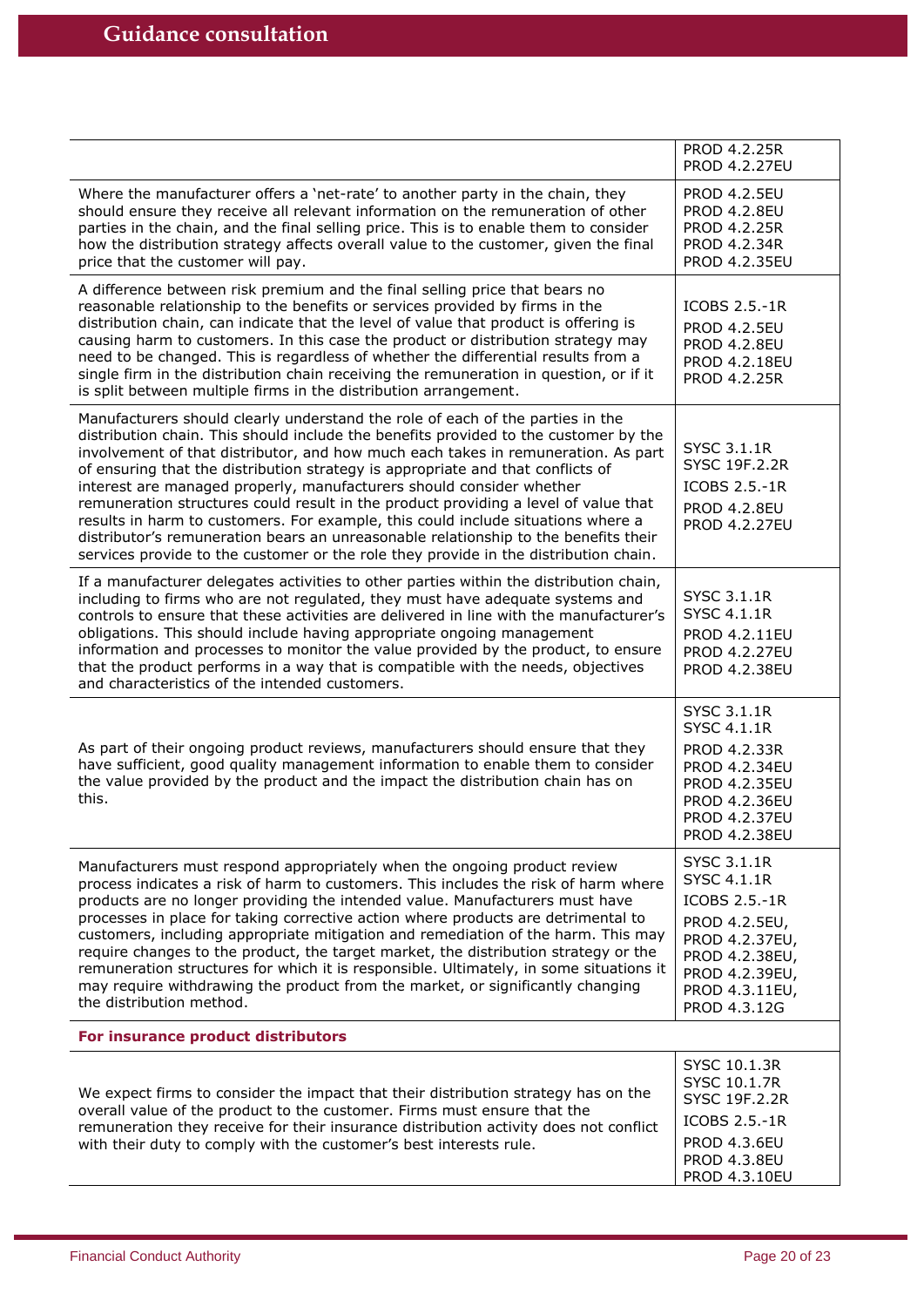|                                                                                                                                                                                                                                                                                                                                                                                                                                                                                                                                                                                                                                                                                                                                                                                                                                                                                                                                                                                            | PROD 4.3.11EU<br>PROD 4.3.12G                                                                            |  |
|--------------------------------------------------------------------------------------------------------------------------------------------------------------------------------------------------------------------------------------------------------------------------------------------------------------------------------------------------------------------------------------------------------------------------------------------------------------------------------------------------------------------------------------------------------------------------------------------------------------------------------------------------------------------------------------------------------------------------------------------------------------------------------------------------------------------------------------------------------------------------------------------------------------------------------------------------------------------------------------------|----------------------------------------------------------------------------------------------------------|--|
| We expect distributors to monitor the products they offer, and their distribution<br>arrangements, on an ongoing basis. This enables them to act if they identify<br>situations where the product is not providing the intended value to customers,<br>resulting in customer harm. This includes situations where they become aware that<br>the level of remuneration they are receiving is not in the customer's best interest,<br>because of its impact on the value of a product.<br>We expect distributors to be well placed to identify initial signs of a product<br>resulting in customer harm because of the value it is providing. For example, this<br>could be:<br>• through their direct interactions with customers<br>through their assessments of customers' demands and needs<br>$\bullet$<br>by referencing the data published as part of the FCA's work on value<br>$\bullet$<br>measures in general insurance<br>through analysis of claims or complaints.<br>$\bullet$ | <b>SYSC 19F.2.2R</b><br>ICOBS 2.5.-1R<br>PROD 4.3.10EU<br>PROD 4.3.11EU<br>PROD 4.3.12G<br>PROD 4.3.13EU |  |
| When distributors identify that the product is resulting in customer harm, they<br>should inform the manufacturer and, if necessary, amend the way they distribute<br>the product. This might include stopping the use of a particular distribution method<br>(for example, through aggregators), reducing the amount of remuneration they<br>receive or ceasing to distribute the product entirely.                                                                                                                                                                                                                                                                                                                                                                                                                                                                                                                                                                                       | <b>SYSC 4.1.1R</b><br>ICOBS 2.5.-1R<br>PROD 4.3.10EU<br>PROD 4.3.11EU<br>PROD 4.3.12G<br>PROD 4.3.13EU   |  |
| Distributors should be aware that the definition of 'remuneration' is very broad and<br>includes revenue from commission, profit share agreements, fees and all other<br>economic or non-economic benefits received as part of the distribution of an<br>insurance product.                                                                                                                                                                                                                                                                                                                                                                                                                                                                                                                                                                                                                                                                                                                | Handbook Glossary                                                                                        |  |
| Remuneration that could conflict with the customer's best interests rule includes:                                                                                                                                                                                                                                                                                                                                                                                                                                                                                                                                                                                                                                                                                                                                                                                                                                                                                                         |                                                                                                          |  |
| Remuneration which incentivises the firm to offer a product which is not<br>$\bullet$<br>consistent with the customer's demands and needs.<br>Remuneration which incentivises the firm to offer a product due to the<br>$\bullet$<br>remuneration being inconsistent with or not bearing a reasonable<br>relationship to the costs of the benefits/services that the distributor provides<br>to the customer.                                                                                                                                                                                                                                                                                                                                                                                                                                                                                                                                                                              | SYSC 19F.2.2R<br>ICOBS 2.5.-1R                                                                           |  |
| While the product may provide benefits to the customer, the level of distributors'<br>remuneration may mean the product fails to provide the intended value identified<br>in the product approval process. This would mean that distributing the product<br>would conflict with the customer's best interests rule. This could be the case<br>regardless of whether the remuneration is included in the total premium or is paid<br>separately by the customer. Examples of situations where firms should be<br>particularly vigilant are:<br>A distributor receiving a level of remuneration which bears no reasonable<br>relationship to their costs or workload to distribute the product. This<br>imbalance between remuneration and cost/effort could incentivise the firm                                                                                                                                                                                                            | SYSC 10.1.3R<br>SYSC 10.1.4R<br>SYSC 10.1.4BR<br><b>SYSC 10.1.4CR</b>                                    |  |
| to sell a product which does not provide value to the customer.<br>A distributor receiving significant remuneration, but where their involvement<br>$\bullet$<br>in the distribution chain provides little or no benefit beyond that which the<br>customer would receive from the product anyway. This imbalance could<br>indicate that the customer is being charged for a service that provides little<br>benefit.<br>A distributor receiving remuneration which incentivises them to propose or<br>$\bullet$<br>recommend a product which either does not meet the customer's needs, or<br>does not meet them as well as another product would do.                                                                                                                                                                                                                                                                                                                                      | SYSC 19F.2.2R<br>ICOBS 2.5.-1R<br><b>PROD 4.3.6EU</b>                                                    |  |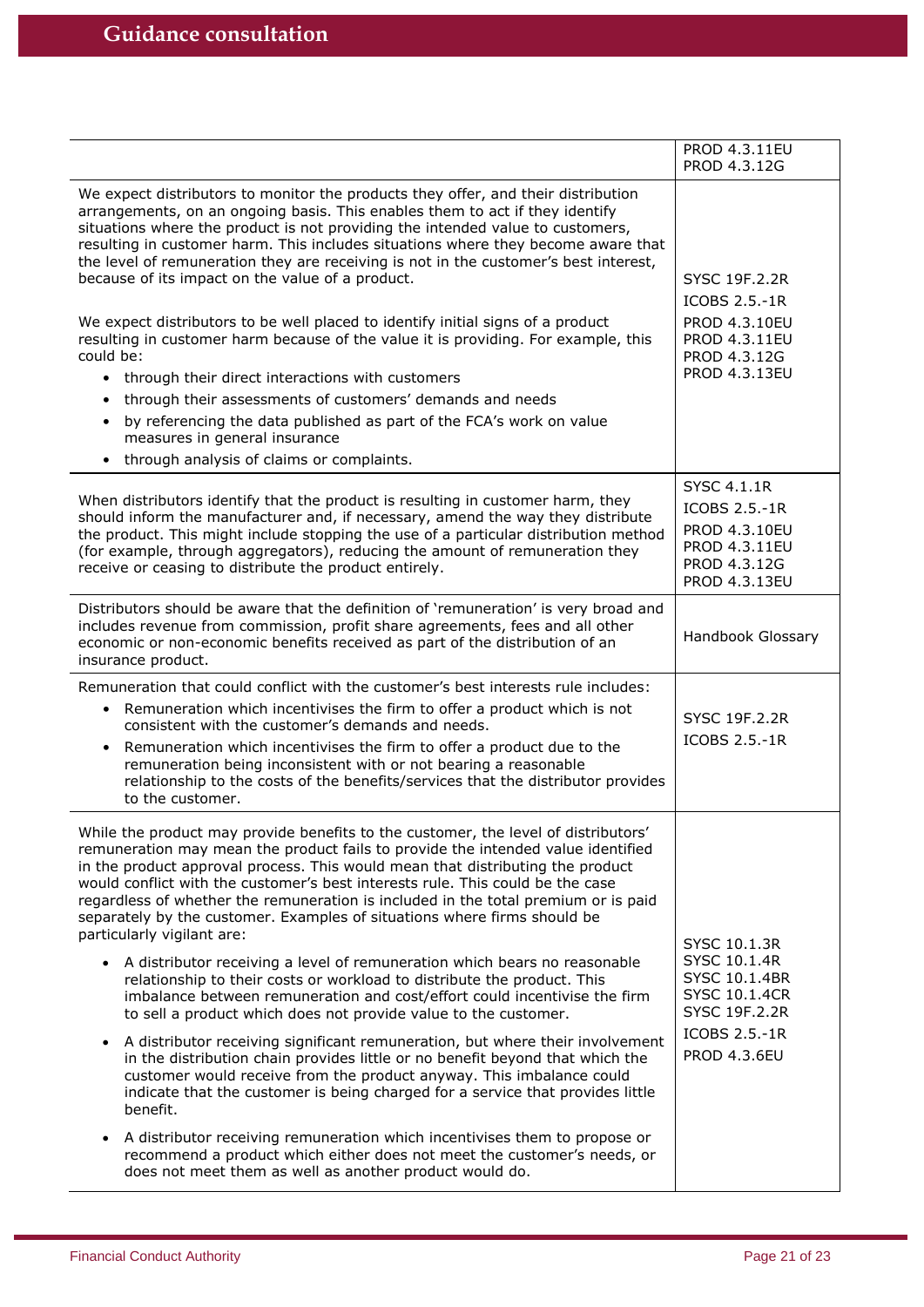| A distributor receives a net rate from the product manufacturer, and is able<br>to set their own remuneration by determining the final selling price<br>themselves. Where a firm can, in effect, set their own remuneration level,<br>this could incentivise the firm to set it at a level which means the product<br>does not provide value to the customer. A difference between net premium<br>and the final selling price which bears no reasonable relationship to the<br>benefits or services provided by firms in the distribution chain can indicate<br>that the product value is causing harm to the customer.                                                        |                                                                                                 |  |  |
|--------------------------------------------------------------------------------------------------------------------------------------------------------------------------------------------------------------------------------------------------------------------------------------------------------------------------------------------------------------------------------------------------------------------------------------------------------------------------------------------------------------------------------------------------------------------------------------------------------------------------------------------------------------------------------|-------------------------------------------------------------------------------------------------|--|--|
| Some insurance distributors may only offer a single product, or a range of<br>products from a single provider. The points above are also relevant to these firms,<br>as it may be that their remuneration incentivises them to sell a product when it<br>would be better for the customer not to buy any product (or not buy a product<br>offered by that firm).                                                                                                                                                                                                                                                                                                               | SYSC 19F.2.2R<br>ICOBS 2.5.-1R<br><b>PROD 4.3.6EU</b>                                           |  |  |
| Distributors should ensure that they understand the product manufacturer's<br>assessment of the value the product should provide.                                                                                                                                                                                                                                                                                                                                                                                                                                                                                                                                              | <b>PROD 4.3.2R</b><br><b>PROD 4.3.3R</b><br><b>PROD 4.3.5EU</b>                                 |  |  |
| If, after considering the factors set out in this guidance, a firm concludes that its<br>remuneration arrangements conflict with their duty to act in accordance with the<br>customer's best interests rule, then we expect the firm to amend its remuneration<br>arrangements. Unlike other situations which give rise to potential conflicts of<br>interest identified in relation to insurance distribution activities (such as conflicts of<br>interest covered by SYSC 10), disclosure cannot be relied on as a satisfactory<br>means of managing the conflict or as a measure of last resort in this area.                                                               | SYSC 19F.2.2R<br>ICOBS 2.5.-1R<br>PROD 4.3.10EU                                                 |  |  |
| Our expectations apply to fees paid directly by the customer to the distributor.<br>Distributors should be particularly mindful of fees which may become payable after<br>the customer is 'tied in' to a contract (such as administration fees for mid-term<br>adjustments). Where a distributor charges different levels of fee to different<br>customers, the firm will need to ensure that the method for determining those fees<br>is fair and in line with the customer's best interests rule. TR19/2 found that firms<br>are often not able to demonstrate or evidence how the fees being charged can be<br>explained and rationalised in the context of relevant costs. | SYSC 19F.2.2R<br>ICOBS 2.5.-1R                                                                  |  |  |
| Firms must regularly review their distribution processes to ensure that they are in<br>line with the intended target market of the product, and that they are not<br>adversely affecting customers. This should include considering whether their<br>distribution processes risk customer harm. For example, where the product could<br>reach customers outside of the identified target market or to whom it does not<br>provide value. Firms should ensure that they have sufficient, good quality<br>management information to enable them to understand the value provided by the<br>distribution process.                                                                 | SYSC 4.1.1R<br>SYSC 19F.2.2R<br>ICOBS 2.5.-1R<br>PROD 4.3.10EU<br>PROD 4.3.11EU<br>PROD 4.3.12G |  |  |
| If a distributor delegates activities to other parties within the distribution chain,<br>including to firms who are not FCA authorised (such as retail brands), they must<br>have adequate systems and controls to ensure that these activities are delivered in<br>line with the needs and objectives of the customer. This should include ensuring<br>they have appropriate ongoing management information and processes in place to<br>monitor and assess customer outcomes.                                                                                                                                                                                                | SYSC 4.1.1R<br>ICOBS 2.5.3G<br><b>PROD 4.3.6EU</b><br><b>PROD 4.3.8EU</b><br>PROD 4.3.10EU      |  |  |
| <b>For all firms</b>                                                                                                                                                                                                                                                                                                                                                                                                                                                                                                                                                                                                                                                           |                                                                                                 |  |  |
| Authorised firms retain full responsibility and accountability for discharging all their<br>regulatory responsibilities. Firms cannot delegate any part of this responsibility to<br>a third party.                                                                                                                                                                                                                                                                                                                                                                                                                                                                            | SYSC 3.1.1R<br>SYSC 4.1.1R<br><b>SYSC 8.1.6R</b>                                                |  |  |